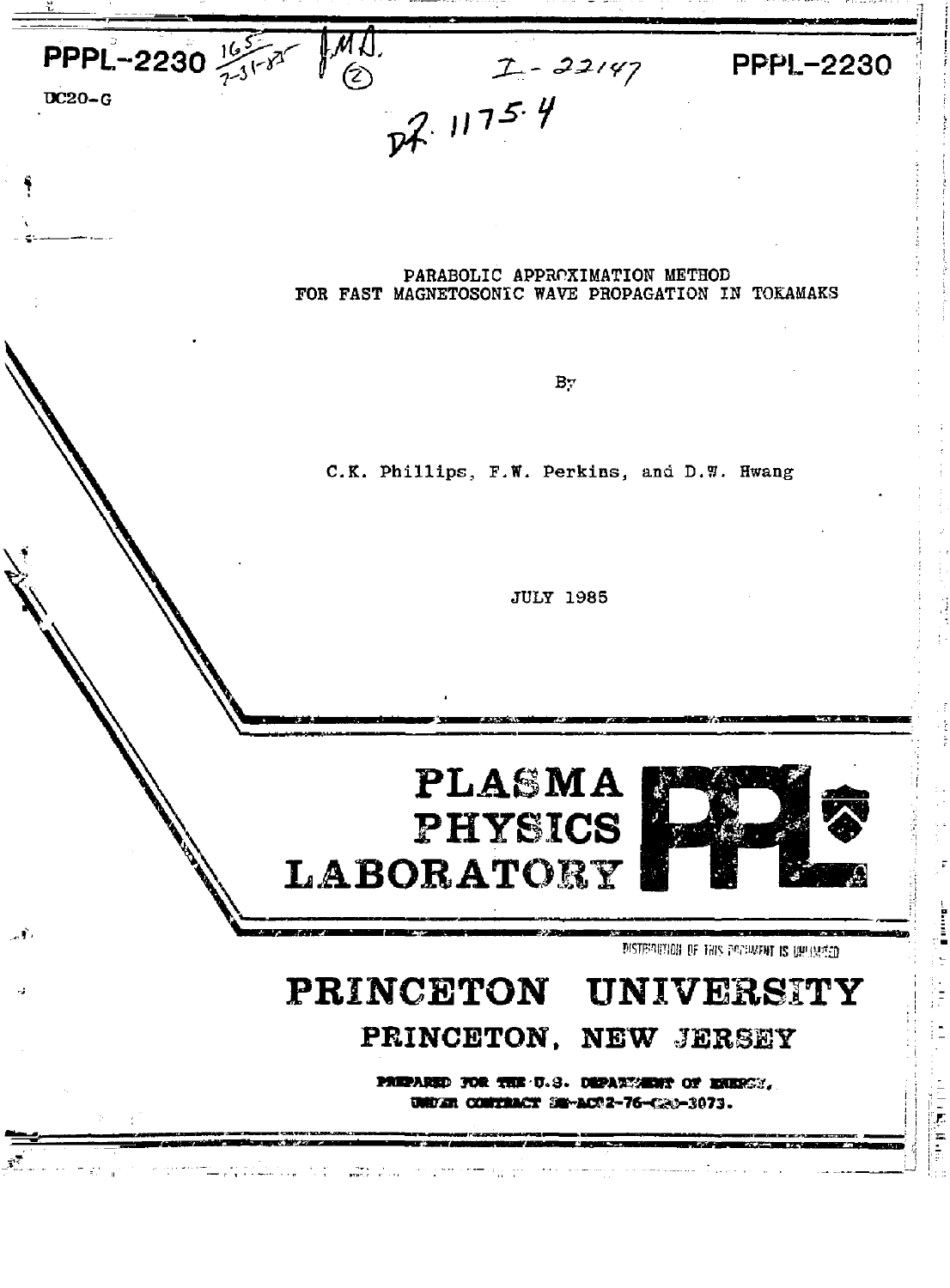# **MASTE**

#### PARABOLIC APPROXIMATION METHOD

FOR FAST MAGNETOSONIC WAVE PROPAGATION IN TOKAHAKS

C.K. Phillips, F.W. Perkin3, and D.Q. Hwang Plasma Physics Laboratory, Princeton University Princeton, NJ 08544

PPPL—2230

DE85 015310

## ABSTRACT

Fast magnetosonic wave propagation in a cylindrical tokamak model is studied using a parabolic approximation rethod in which poloidal variations of the wave field are considered weak in comparison to the radial variations. Diffraction effects, which are ignored by ray tracing methods, are included self-consistently using the parabolic method since continuous representations for the wave electromagnetic fields are computed directly. Numerical results are presented which illustrate the cylindrical convergence of the launched waves into a diffraction-limited focal spot on the cyclotron absorption layer near the magnetic axis for a wide range of plasma confinement parameters.

#### DISCLAIMER

**PACS 52.40.Db ; [52.50.G](http://52.50.Gj) j** 

**This report was prepared as an account of work sponsored by an agency of the United States**  Government. Neither the United States Government aor any agency thereof, nor any of their **employees, makes any warranty, express or implied, or assumes any legal liability or responsibility for the accuracy, completeness, or usefulness of any information, apparatus, product, or process disclosed, or represents that its use would not infringe privately owned rights. Reference herein to any specific commercial product, process, or service by trade name, trademark, manufacturer, or Otherwise docs not necessarily constitute or imply its endorsement, recommendation, or favoring by the United States Government or any agency thereof. The views and opinions of authors expressed herein do not necessarily state or reflect those of the United States Government or any agency thereof.** 

**CSHEETHER IS AN ARTIST IS CREEKED & P**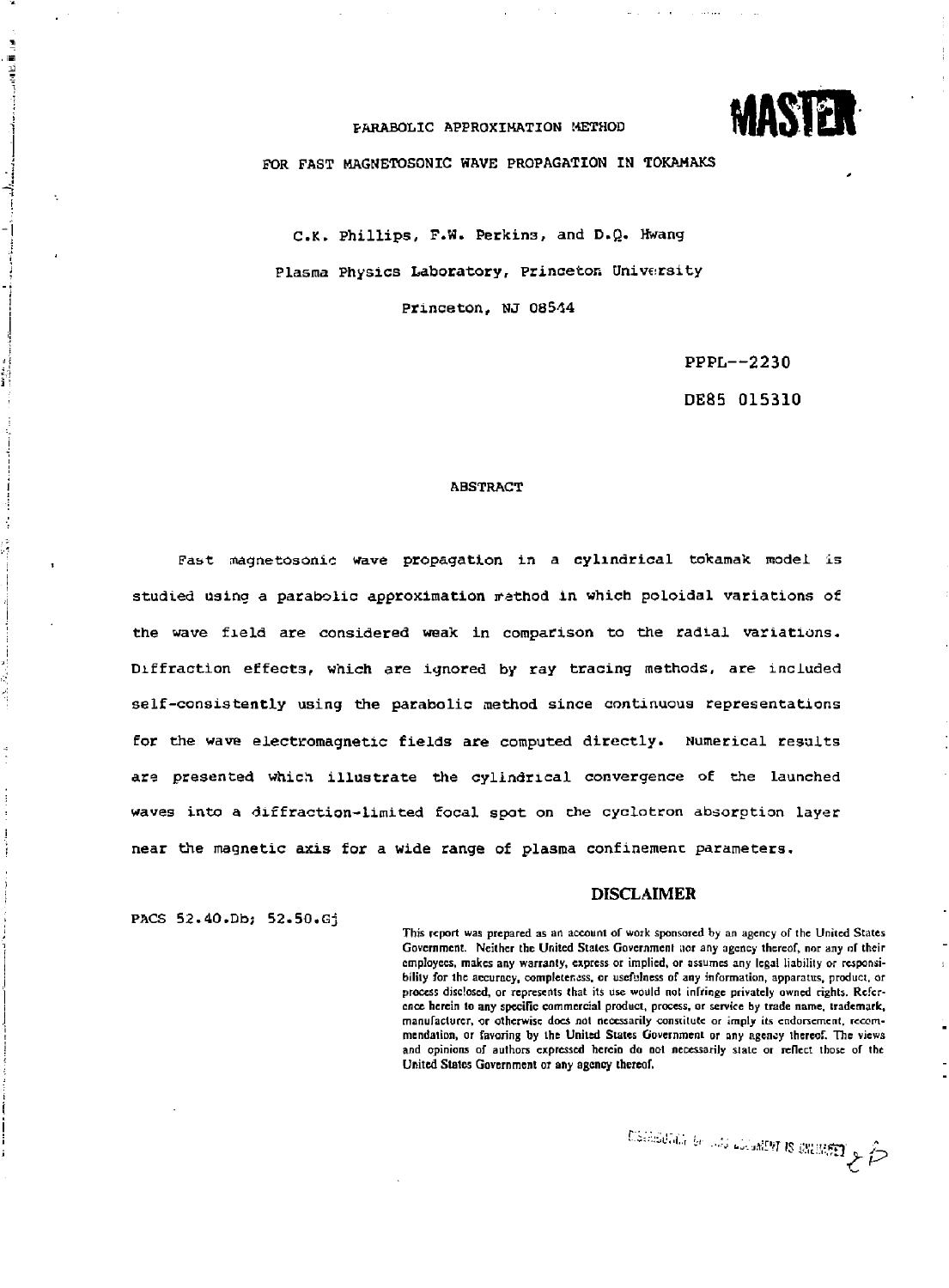# I. INTRODUCTION

J

Auxiliary plasma heating has become an essential component of tokamak research because fusion temperature plasmas cannot be achieved with ohmic heating alone. Though various methods for delivering power to the plasma have been tested, the one most favored in proposed reactor designs  $1-3$  is bulk ion heating via fast magnetosonic waves in the ion syclotron range of frequencies (ICRF). This preference is based in part on recent striking experimental results from several tokamaks, particularly the achievement of central ion temperatures in the 3-5 keV range in PLT under the application of 3 MW of power to the plasma.<sup>4</sup> The ready penetration of these waves to the plasma center combined with a cylindrical convergence of the wavefront due to refraction arising from the variation of the Alfven speed with the peaked density profile and the antenna geometry results in a favorable, centrally concentrated deposition of the applied heating power. The width of the heating profile is determined by the degree of focussing experienced by the waves during the propagation phase and by diffraction effects which limit the wave intensity at the mode conversion/absorption livers<sup>5,6</sup> in the neighborhood of the magnetic axis. Conventional treatments $^{7-9}$  of the propagation region utilize ray tracing techniques<sup>10</sup> to solve for the wave electric field and polarization. Since these techniques treat the wave field as a set of discrete, noninteracting wave packets, diffractive and wave interference effects are neglected. Furthermore, the discretization process itself may induce nonphysical, spatially localized fluctuations in power deposition profiles derived using the field solutions in quasilinear damping calculations.  $8$  Finally, all of these techniques are based on WKB approximations which fail near the absorption/conversion layer due to fine scale structure in the refractive index of the plasma. As a result, mode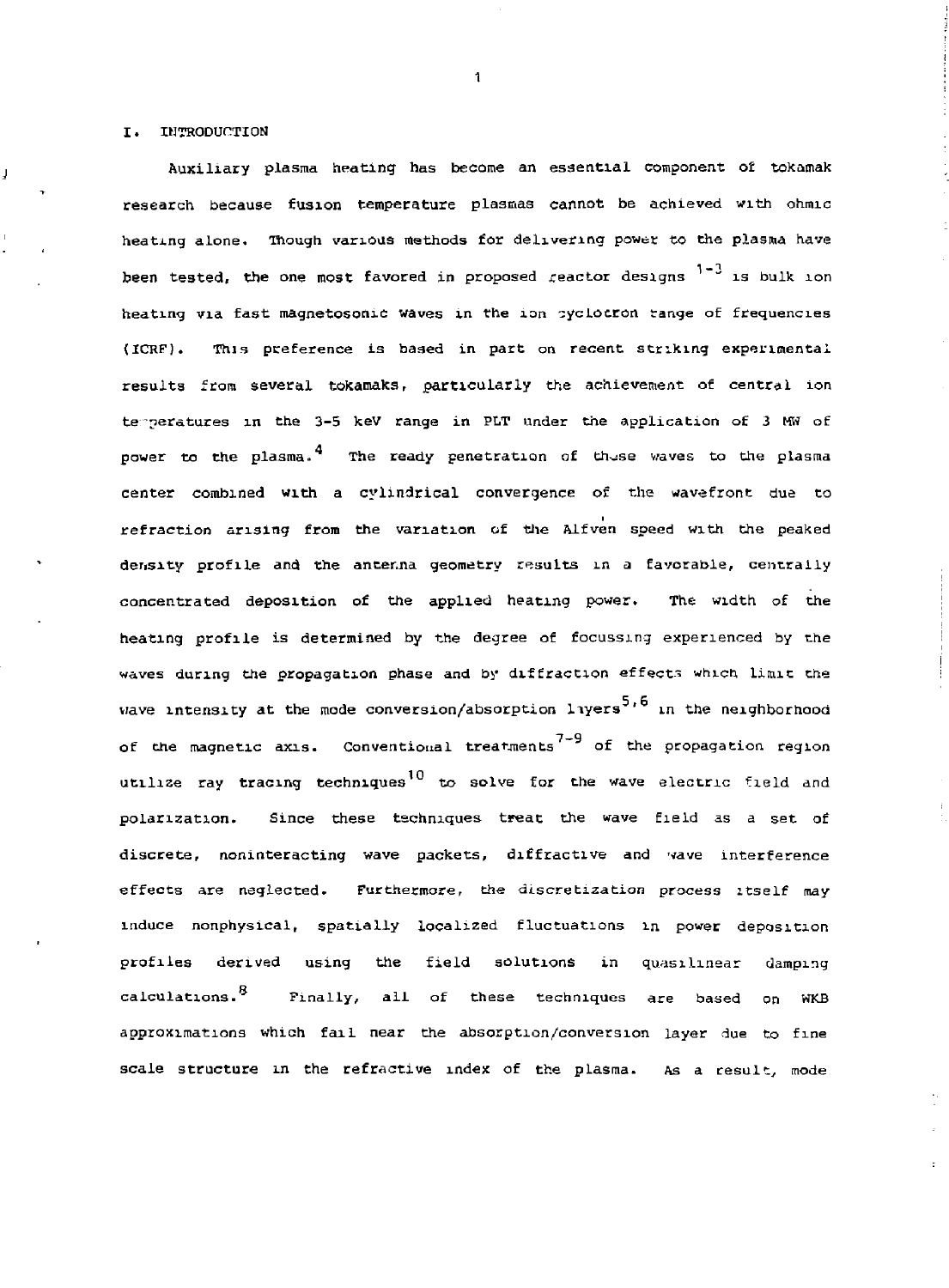converted and transmitted waves, both of which may contribute significantly to the heating process, are ignorea by these methods. A connection between fast wave propagation solutions and solutions to the full wave equation in the absorption/mode conversion layer<sup>11,12</sup> is needed.

To address this issue, we have developed a new algorithm which is capable of computing continuous representations for the fast magnetosonic wave electric field in a model tokamak equilibrium consisting of circular, concentric flux surfaces. The plasma cross section is divided into three regions as indicated in Fig. 1. Propagation in Region I is influenced primarily by the radial variation of the density. Though variations arising from the toroidal nature of the equilibrium could also be important, we will from the toroidal nature of the equilibrium could also be important, we will also be important, we will also be important, we will also be important, we will also be important, we will also be important, we will also be i of the fast wave equation in the cold plasma limit is utilized to treat Region I, which extends from the plasma edge to a transition layer near the magnetic axis of the equilibrium. This approximation has been used previously to study vacuum focussing of laser beams,  $15$  acoustic wave propagation in oceans,  $16$ propagation of beamed signals through optical fibers and other inhomogeneous media,<sup>17</sup> and propagation of the high frequency extraordinary mode in a uniformly magnetized, inhomogeneous plasma slab.<sup>18</sup> By using this approximation, we are able to solve directly for the wave amplitude, thereby retaining the diffractive and wave interference effects which are ignored by ray tracing methods.

ý

×

Reqion II consists of a transition layer in which diffraction limits the extent of the focussing of the incident wavefront. As a first approximation in this region, we neglect effects related to density and magnetic field variations in comparisen to the diffractive effects and treat the propagation using a uniformly magnetized, homogeneous, cold plasma slab model. Fast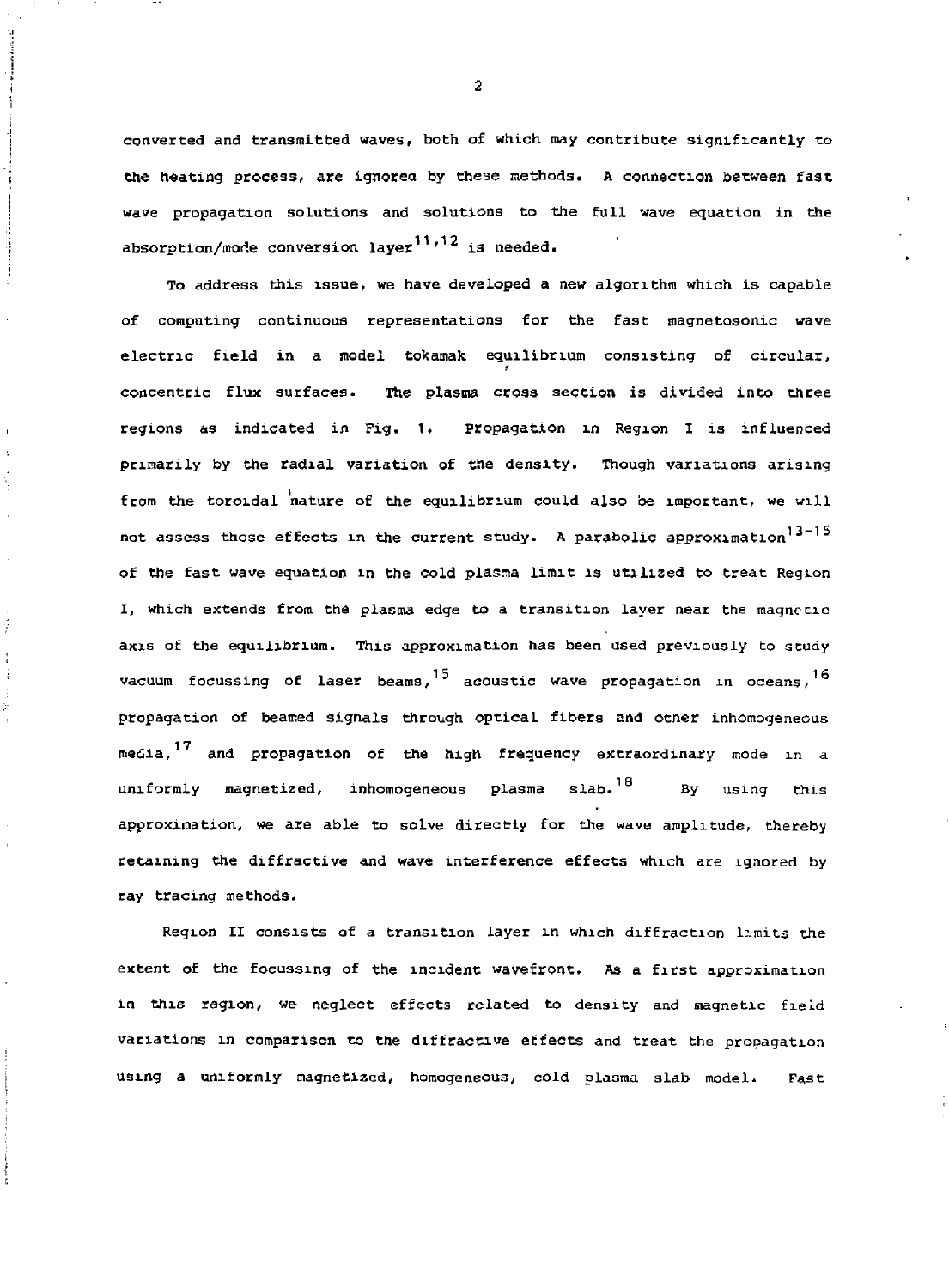Fourier Transforms provide the connection between the paraxial representations obtained in Region I and the full field solutions obtained in the transition layer. Ion cyclotron absorption and mode conversion effects have a pronounced influence on the wave physics in Region III. Detailed analyses of the wave fields in the absorption/mode conversion layer have been derived by others<sup>11,12</sup> by solving the linearized Vlasov-Maxwell equations in slab geometry with one-dimensional equilibrium magnetic field gradients. An advantage to our approach is that the two-dimensional cold plasma propagation solutions we generate in Regions I and II may be readily coupled via FFT's to the fully kinetic one-dimensional solutions provided by mode conversion theory in Region III in a manner which properly accounts for the coherence of the incident wavefront parallel to the absorption layer. In this manner, power deposition profiles can be obtained which naturally couple the wave propagation characteristics in Regions I and II with the absorption and node conversion effects which dominate Region III.

In this paper, a derivation of the equations governing fast magnetosonic wave propagation in tokamaks will be presented along with the corresponding numerical results. The coupling of these calculations to one-dimensional kinetic solutions for the fields in the absorption/conversion layer of Region III is left for future studies. Re derivation of the parabolic wave equation appropriate for fast magnetosonic wave propagation in tokamaks is presented in Sec. II along with a discussion of the approximations used. The transition layer is discussed in Sec. Ill, while results from tho numerical code are given in Sec. IV. Conclusions and discussion of future applications are summarized in the final section.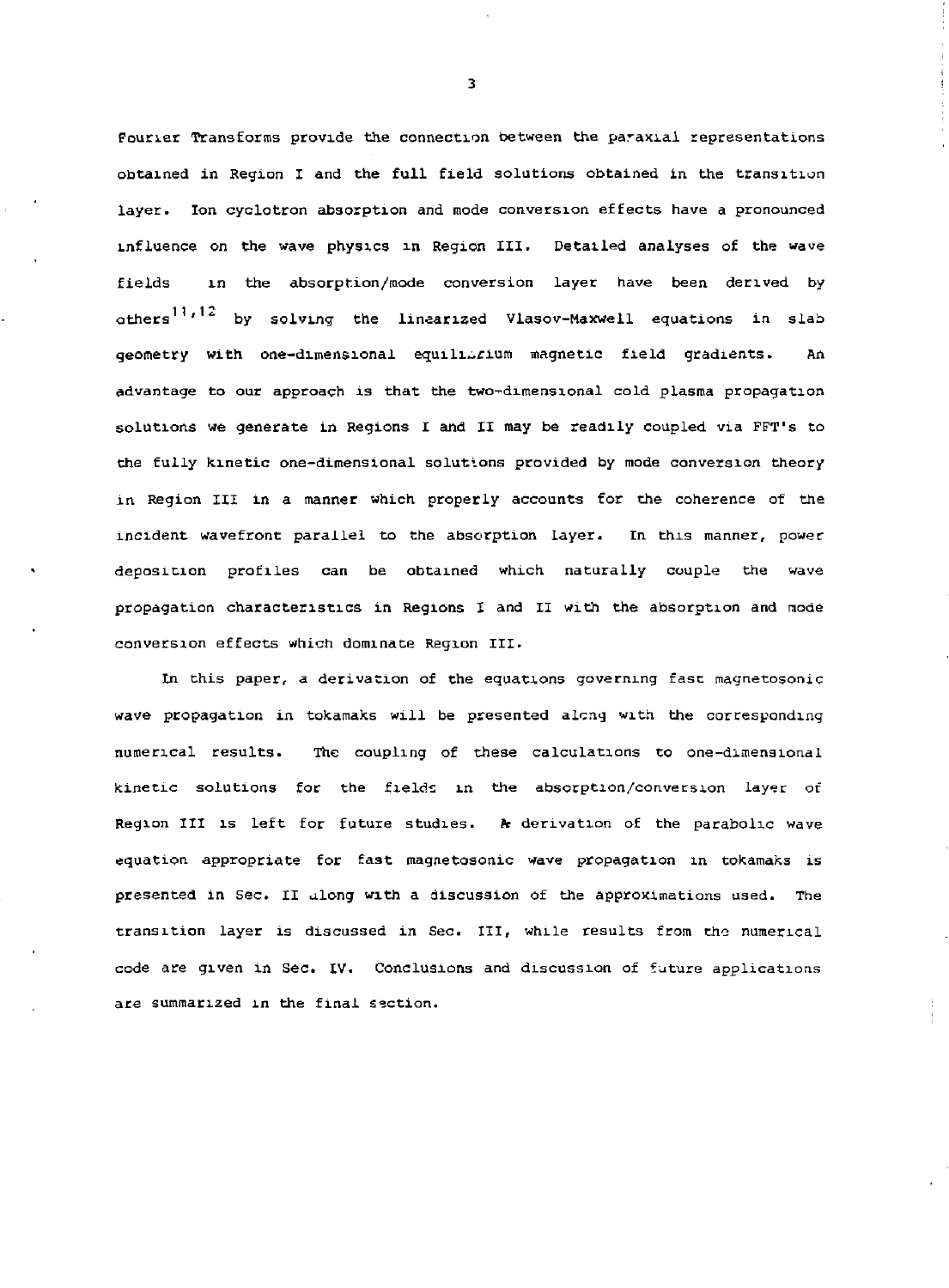### II. DERIVATION OF PARABOLIC WAVE EQUATION

In a tokamak discharge, propagation of the fast magnetosonic wave between the periphery of the plasma and the plasma core is dominated by refraction arising from radial gradi mts in the plasma density. Referring to Fig. 1, in Region I the wave is assumed to propagate primarily in the radial direction with a slow amplitude modulation induced by weak gradients in the equilibrium over a radial wavelength. Poioidai variations, which are proportional to 1/r 3/39, are taken to be much weaker than the radial variations which are proportional to  $3/3r$ . Thus, for a reactor-sized plasma, one finds that  $k_+ \sim$  $k_r \gg k_a$ ,  $k_a$ , where r, 1,  $\theta$ ,  $\theta$  denote the radial, perpendicular, poloidal, and parallel directions, and  $k_i$  denotes the i<sup>th</sup> component of the wave vector. Furthermore, the equilibrium gradient scale lengths tend to be much longer than the radial wavelength over much of the discharge. For more moderately sized tokamaks such as PLT the radial wavelength can approach the size of tne minor radius. Nevertheless, as will be demonstrated in Sic. IV, adequate representations for the wave electric fields in the propagation region may still be obtained with the assumption that  $\delta \sim 1/k_1 a$  << 1, where a is the minor radius of the discharge. These two orderings, that  $k_r \gg k_a$ , k<sub>a</sub> and that  $\xi$  << 1, form the physical basis for the parabolic or small angle propagation, approximation.

We therefore consider a simplified model of a tokamak in which focussing by radial gradients is retained but complexities arising from the toroidal nature of the equilibrium are ignored. The plasma is assumed to be a poloidally and axially symmetric cylindrical column with a radially varying density profile and concentric flux surfaces. A model density profile is chosen which reasonably represents experimentally observed profiles while providing mathematical tractability and computational efficiency for the wave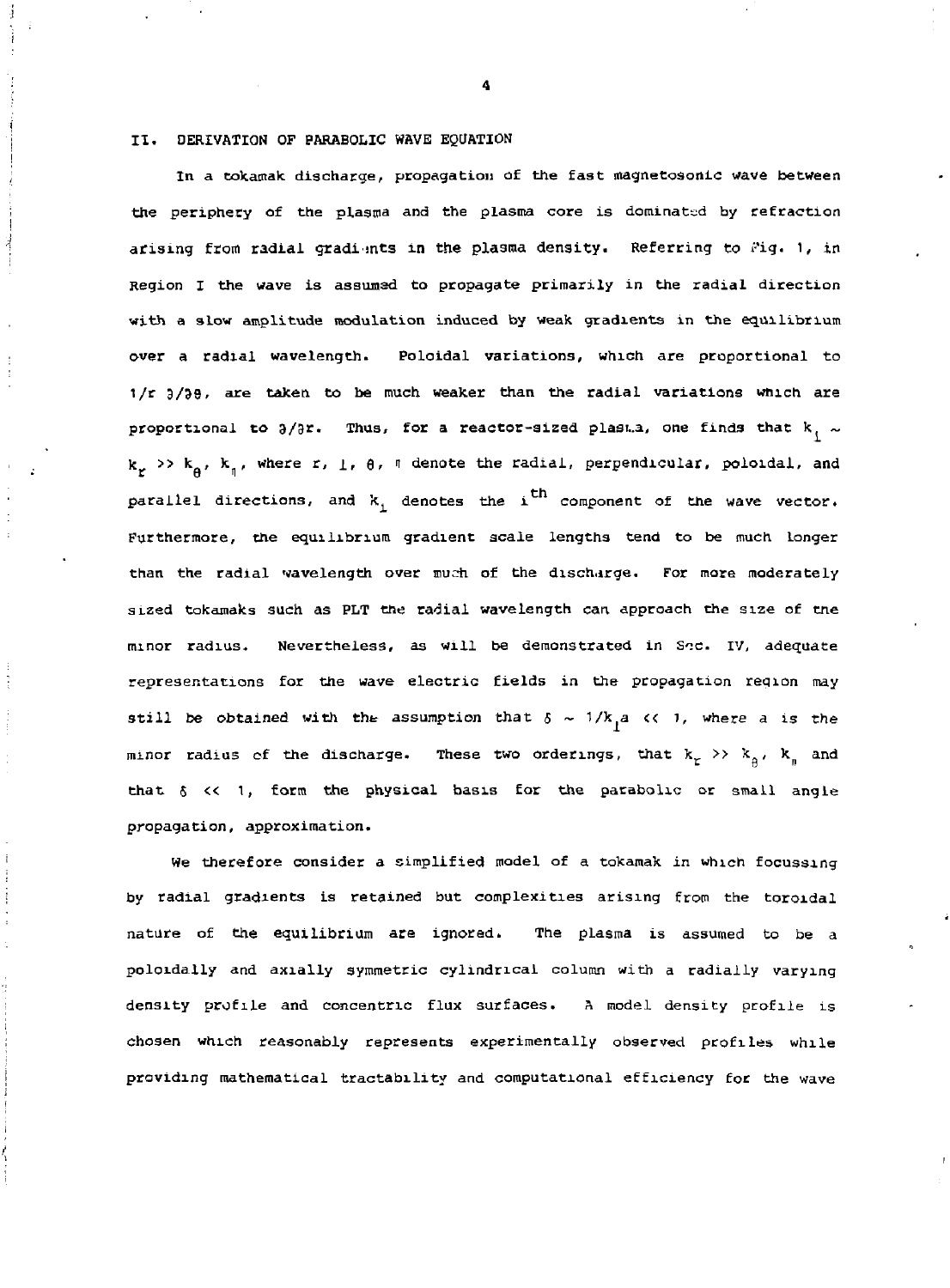propagation calculations. The chosen density profile, displayed in Fig. 2, has the form:

$$
n = \begin{cases} n_0 & 0 \le r \le \frac{a}{2} \\ n_0 & 1 + (\frac{2r-a}{a})^2 \end{cases}
$$
 (1)

where  $n_0$  is the density on axis. The central region of the tokamak is assumed to have a constant density. Wore general profile shapes can readily be incorporated into our numerical code. The magnetic field considered consists of a strong, uniform axial component,  $B_{\eta\prime}$  and a weak, radially inhomogeneous poloidal component,  $B_{p}$ , such that

$$
\overline{B} = B_p(r)\hat{\theta} + B_p\hat{z} \tag{2}
$$

where  $B_{p}/B_{p} \sim 0(\epsilon)$  << 1, and  $\hat{\theta}$ ,  $\hat{z}$  are unit vectors in the poloidal and axial directions, respectively. Toroidal effects are not included. Though we initially retain the effects of rotational transform and shear, it will be shown that these terms have a negligible effect on the wave propagation in a lew beta, large aspect ratio tokamak.

Dielectric properties of the plasma -medium are modelled with the cold plasma dielectric tensor  $19$  denoted by:

$$
\vec{\epsilon} = \begin{bmatrix} \epsilon_1 & i\epsilon_x & 0 \\ -i\epsilon_x & \epsilon_1 & 0 \\ 0 & 0 & \epsilon_1 \end{bmatrix}
$$
 (3)

where

 $\overline{z}$ 

$$
\varepsilon_{\perp} = 1 + \sum_{i} \frac{\omega_{\text{p1}}}{\Omega_i^2} \frac{1}{1 - \omega^2 / \Omega_i^2},
$$
 (4)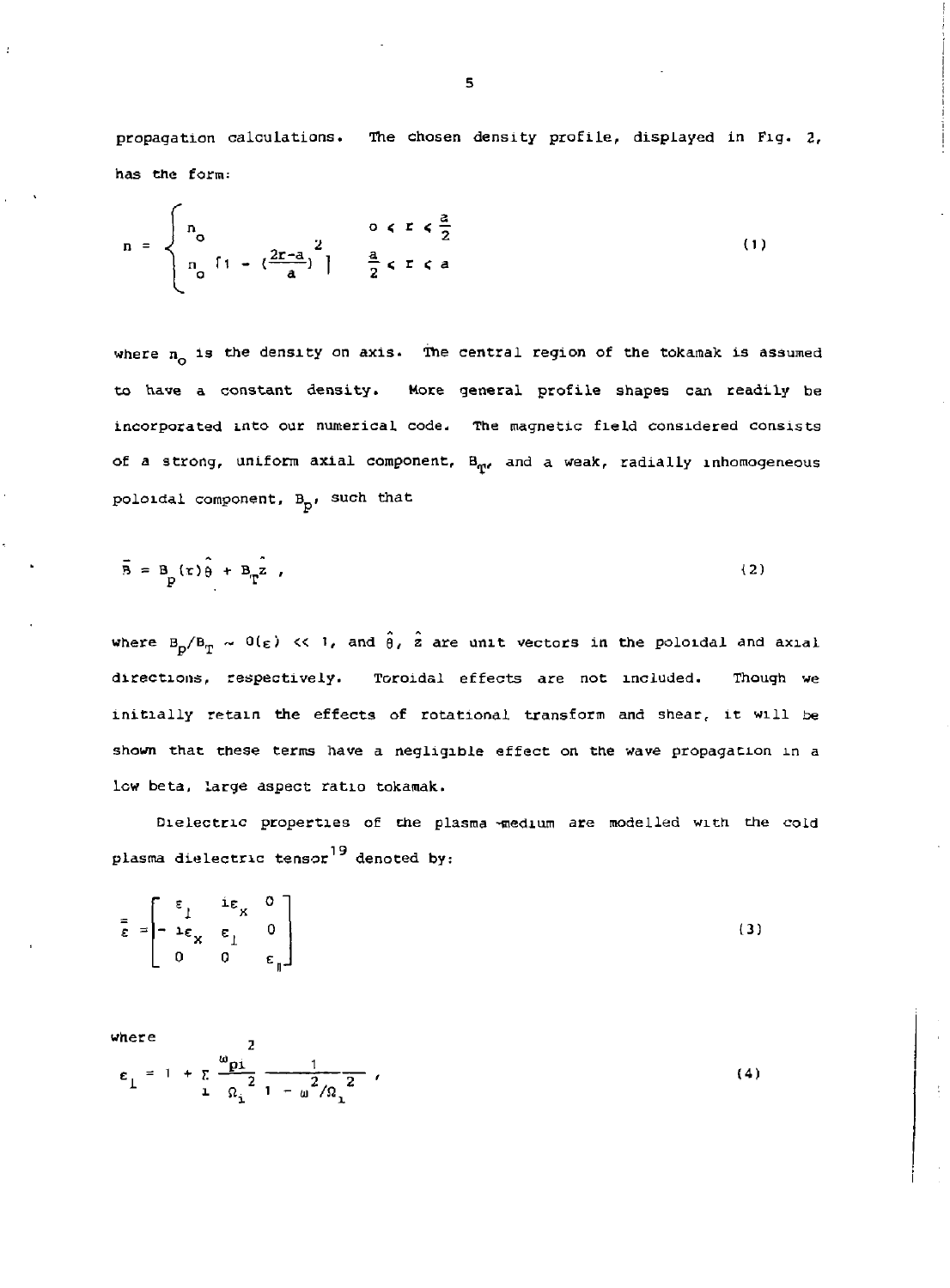$$
\varepsilon_{\mathbf{x}} = \sum_{i} \frac{\omega_{\mathbf{p}_1}}{\Omega_1^2} \frac{\sigma_1 \Omega_1}{\omega} \frac{1}{1 - \omega^2 / \Omega_1^2},
$$
\n(5)

$$
\varepsilon_{\eta} = 1 - \sum_{\lambda} \frac{\omega_{\text{pi}}}{\omega^2} \tag{6}
$$

In Bqs. (3-6), the plasma frequency,  $\omega_{\bf ni}$ , for the i<sup>th</sup> species is defined by

$$
\omega_{\text{pi}}^{2} = \frac{4\pi n_{1} z_{i}^{2} e^{2}}{m_{i}} \tag{7}
$$

the cyclotron frequency of the i<sup>th</sup> species is given by

$$
\Omega_1 = \frac{Z \text{ eB}}{m_1 c} \tag{8}
$$

 $_{\omega}$  is the wave frequency,  $\sigma_{\text{n}}$  is the sign of the charge of the 1<sup>0</sup>" species, e i the charge of a proton, and  $m_i$  is the mass of the i<sup>th</sup> species. This tensor has been defined relative to the local magnetic field frame,  $\hat{\mathbf{r}}_i$ ,  $\hat{\mathbf{n}}_i$ ,  $\hat{\mathbf{b}}_i$ , where  $\hat{\mathbf{r}}$ is a radial unit vector, b is a unit vector parallel to the total equilibrium magnetic field, and  $\hat{\mathbf{n}} = \hat{\mathbf{b}} \times \hat{\mathbf{r}}$ . The rotation matrix from the cylindrical frame to the local frame is given by R, where

$$
\overline{\overline{R}} = \begin{bmatrix} 1 & 0 & 0 \\ 0 & b_T & -b_p \\ 0 & b_p & b_T \\ 0 & b_p & b_T \end{bmatrix}.
$$
\n
$$
\text{with } b_p = B_p/B \text{ and } b_T = B_T/B.
$$
\n
$$
(9)
$$

The starting point for the analysis is the Maxwell equations for a cold plasma dielectric medium in the usual fast wave limit, i.e., tne parallel electric field, E., given by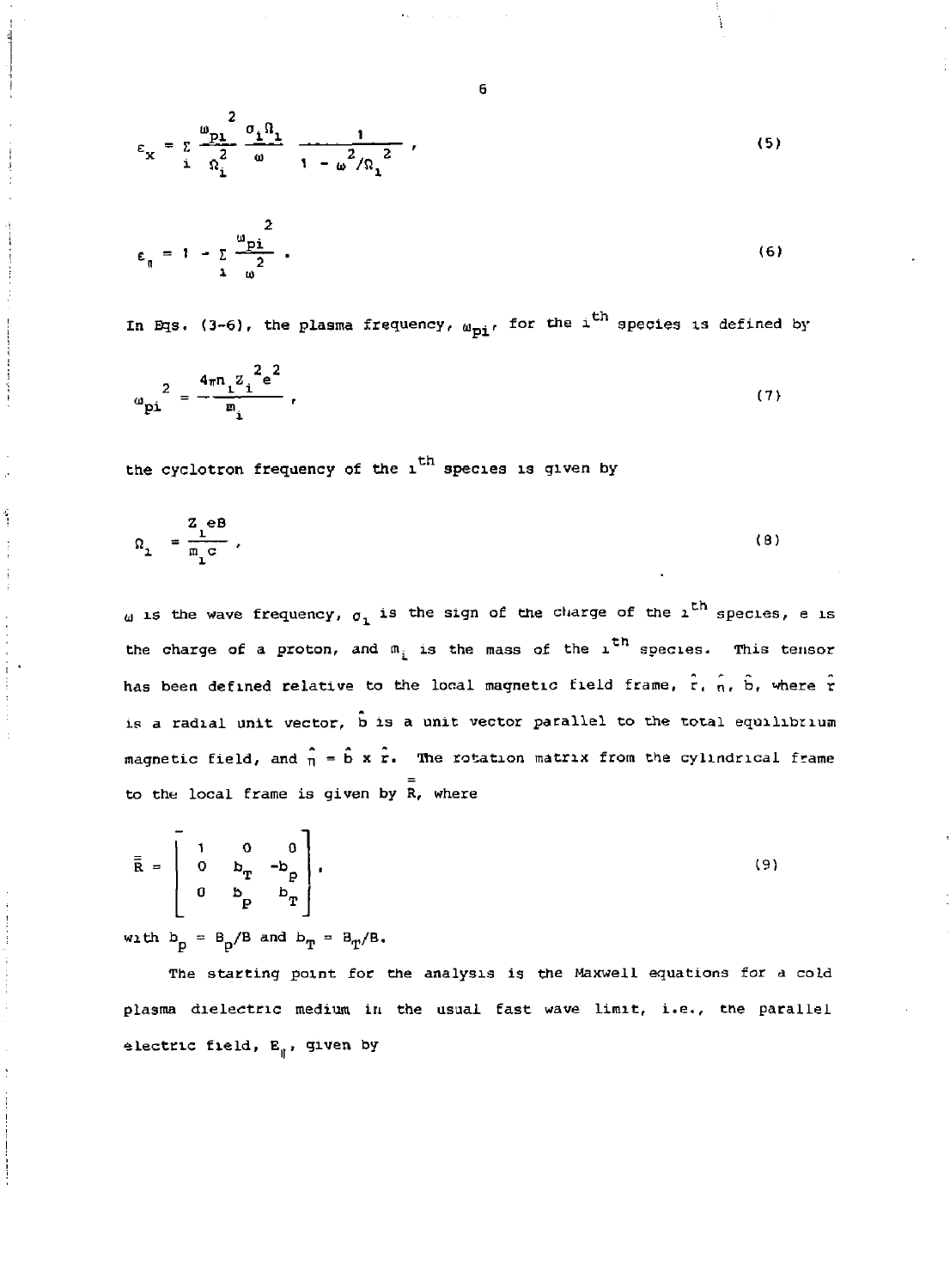$$
E_{\parallel} = b_{\parallel} E_{\parallel} + b_{\parallel} E_{\parallel}
$$
 (10)

is assumed to vanish in the limit  $m_e / m_i + 0$ . By assuming a harmonic time dependence at a frequency  $\omega_r$ , and Fourier analyzing in the axial direction of symmetry, the wave equation may be written in the form:

$$
\nabla \times \nabla X \vec{E} = \frac{\omega^2}{c^2} = \vec{E} \cdot \vec{E} \tag{11}
$$

Upon transforming from the cylindrical frame to the local frame using the rotation matrix,  $\bar{R}$ , the components of Eq. (11) which govern the radial electric field,  $E_r$ , and the poloidal electric field,  $E_{\hat{p}}$ , may be written as:

$$
\gamma_1 \t E_{r} - \frac{1}{r^2} \frac{\partial^2 E_{r}}{\partial \theta^2} + \frac{i}{r} \frac{\partial}{\partial \theta} + \frac{1}{r} \frac{\partial}{\partial r} (r E_{\theta}) - \frac{i k_z}{b_T} \frac{\partial}{\partial r} (b_p E_{\theta}) - i \gamma_2 \frac{E_{\theta}}{b_T} = 0
$$
\n(12)

and

$$
\left\{\gamma_{1} - k_{z}^{2} b_{p}^{2}\right\} E_{\theta} - b_{T}^{2} \frac{\partial}{\partial r} \frac{1}{r} \frac{\partial}{\partial r} \left(r E_{\theta}\right) + b_{T}^{2} \frac{\partial}{\partial r} \frac{1}{r} \frac{\partial}{\partial \theta} + i\gamma_{2} b_{T}^{2} E_{r}
$$
\n
$$
- \frac{2ik_{z} b_{p} b_{T}}{r} \frac{\partial E_{\theta}}{\partial \theta} - \frac{ik_{z} b_{p} b_{T}}{r} \frac{\partial}{\partial r} \left(r E_{r}\right) - \frac{b_{p}}{r} \frac{\partial}{\partial r} \frac{1}{r} \frac{\partial}{\partial r} \left(b_{p}^{2} E_{\theta}\right) - \frac{b_{p}}{r^{2}} \frac{\partial^{2} E_{\theta}}{\partial \theta^{2}} = 0
$$
\n(13)

where

$$
\gamma_1 = \kappa_2^2 - \left(\omega^2/c^2\right) \epsilon_1,\tag{14}
$$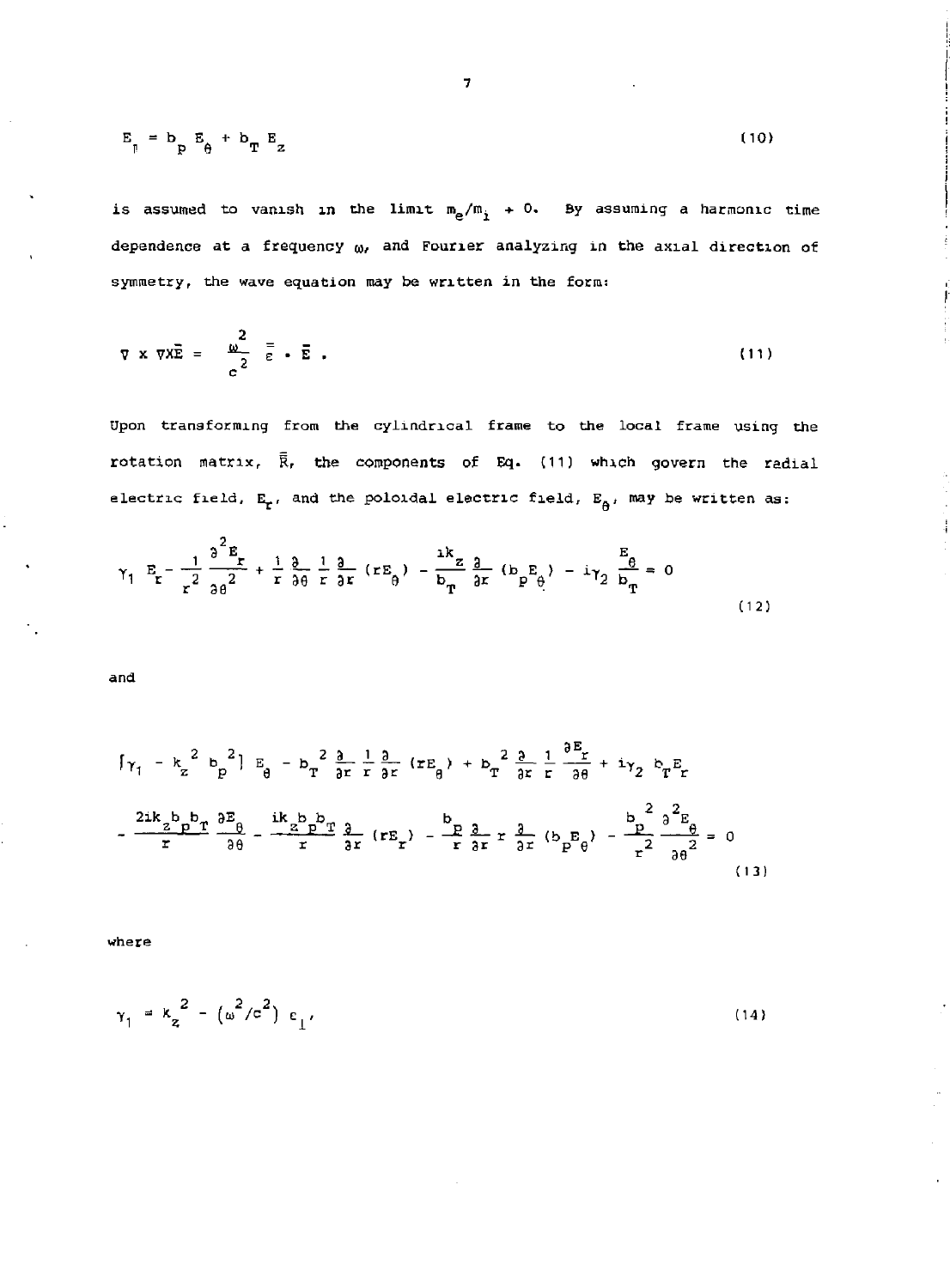$$
\gamma_2 = \omega^2/c^2 \varepsilon_{\rm x},
$$

and  $k_2$  is the component of the wave vector in the  $\hat{z}$  direction.

Based on the assumption that poloidal variations of the wave field are **much weaker than the radial variations, Bqa. (12) and (13) may be approximated**  by treating poloidal derivatives as small perturbations and retaining only  $2, 2$ **terms through order 3 /3B . Solving Eq. (12) iterativel y yields an algebrai c equation for the poloidal electric field in the form:** 

$$
E_{r} = \frac{i\gamma_{2}}{\gamma_{1}b_{T}} E_{\theta} - \frac{1}{\gamma_{1}r^{2}} \frac{\partial}{\partial\theta} \frac{\partial}{\partial r} (r E_{\theta}) + \frac{i\gamma_{2}}{b_{T}\gamma_{1}^{2}} \frac{1}{r^{2}} \frac{\partial^{2}E_{\theta}}{\partial\theta^{2}} + \frac{i k_{z}}{\gamma_{1}b_{T}} \frac{\partial}{\partial r} (b_{p}E_{\theta}) + \frac{i k_{z}}{\gamma_{1}^{2}b_{T}} \frac{1}{r^{2}} \frac{\partial^{2}E_{\theta}}{\partial\theta^{2}} (b_{p}E_{\theta})
$$
\n(15)

Insertion of this expression for  $E_r$  into  $Eq$ . (13), followed by a modest amount of algebra and discarding of higher order terms, yields a single partial **differentia l equation for the poloida l electri c field ,** 

$$
\frac{3}{2r} \frac{1}{r} \frac{3}{3r} (r E_{\theta}) + k_{o}^{2}(r) E_{\theta} - \frac{1 b_{r} \gamma_{2}}{\gamma_{1}^{r}} \frac{3 \ln(\gamma_{2}/r^{2} \gamma_{1})}{3r} \frac{3 E_{\theta}}{3\theta} + \frac{1}{r^{2}} \frac{3 \frac{2}{r} E_{\theta}}{3\theta^{2}}
$$
\n
$$
-\frac{2i k_{z} b_{p} b_{r}}{r} \frac{3 E_{\theta}}{3\theta} + \frac{k_{z} b_{p} \gamma_{2}}{\gamma_{1}} \frac{3 \ln(r \gamma_{2}/b_{p} \gamma_{1})}{3r} E_{\theta} - \frac{2i k_{z} b_{r} b_{p} k_{o}^{2}}{\gamma_{1}} \frac{3 E_{\theta}}{3\theta}
$$
\n
$$
+\frac{3^{2}}{3\theta^{2}} \left[ \left( \frac{1}{r^{2} \gamma_{1}} \right) + \frac{3}{r} \frac{3}{3r} (r E_{\theta}) \right] + \frac{k_{z} b_{p} \gamma_{2}}{r^{2} \gamma_{1}^{2}} \frac{3 \ln(\gamma_{2}/r b_{p} \gamma_{1})}{3r} \frac{3^{2} E_{\theta}}{3\theta^{2}}
$$
\n
$$
+\frac{2i k_{z} b_{r}}{r} \left[ \left( \frac{b_{p}}{\gamma_{1}} \right) - \frac{b_{p}}{\gamma_{1}^{r}} \right] \frac{3^{2} E_{\theta}}{3r \theta \theta} - \frac{2k_{z} b_{p} b_{r}^{2} \gamma_{2}}{r^{2} \gamma_{1}^{2}} \frac{3 \ln(\gamma_{2}/r^{2} \gamma_{1})}{3r} \frac{3^{2} E_{\theta}}{3\theta^{2}}
$$
\n
$$
+ 1 k_{z} b_{r} \left[ \frac{2b_{p}}{\gamma_{1}^{r}} \right] + \frac{b_{p}}{r} \left( \frac{1}{\gamma_{1}^{r}} \right) + \frac{b_{p}}{r} \left( \frac{1}{\gamma_{1}^{r}} \right) \frac{3 E_{\theta}}{3\theta} = 0
$$
\n
$$
(16)
$$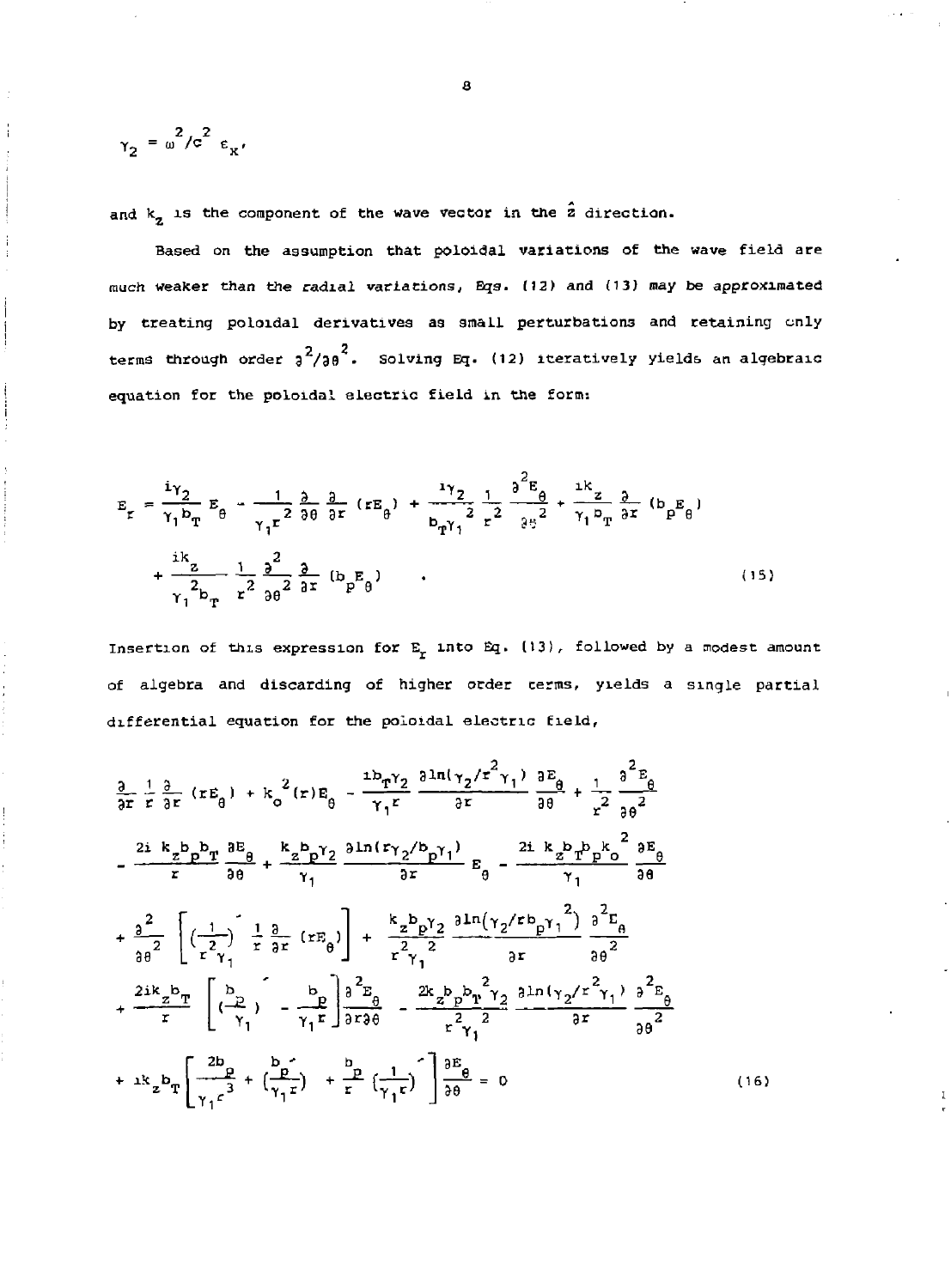where primes denote derivatives with respect to radius and where

$$
k_0^{2}(r) = \frac{\gamma_2^{2} - \gamma_1^{2}}{\gamma_1} = \left(\frac{\omega_2}{c^2}\right)^2 \frac{\epsilon_x^{2} - \left(\left(ck_z/\omega\right)^2 - \epsilon_1\right)^2}{\left(ck_z/\omega\right)^2 - \epsilon_1} \tag{17}
$$

To the extent that  $3/3r$  >> 1/r  $3/30$ ,  $b_0 \approx r/(3R) < 1$ ,  $3^{2}/3r^{2} \approx 0(k_0^{2})$ , and  ${\rm k}_{\rm z}$  <<  ${\rm k}_{\rm o}$ , the first two terms in Eq. (16) are dominant and of order  ${\rm k}_{\rm o}$ -E<sub>.0</sub>. The next two terms contain the primary diffractive effects and are of order  $\delta^2$ relative to the dominant terms, where  $\delta \sim 1/k_1^2$  3/36. Lowest order corrections introduced by the rotational transform and shear are contained in the next three terms. Since these contributions are at most of order  $c k_{\gamma}/k_{\alpha}$  1/6 in comparison to the diffraction terms, they have a weaker effect on the wave propagation and will be ignored in the remainder of this paper. Th' remaining terms are significant only at the plasma edge, where *y,* becomes very small, and hence will also be ignored in the wave propagation calculations.

With these considerations, the appropriate equation governing the poloidal electric field can be written as:

 $\ddot{\phantom{0}}$ 

j.

$$
\frac{\partial}{\partial r} \frac{1}{r} \frac{\partial}{\partial r} \left( r \mathbb{E}_{\theta} \right) + k \frac{\partial}{\partial r} (r) \mathbb{E}_{\theta} - 1 \ a(r) \ \frac{\partial \mathbb{E}_{\theta}}{\partial \theta} + \frac{1}{r^2} \frac{\partial^2 \mathbb{E}_{\theta}}{\partial \theta^2} = 0 \tag{18}
$$

where  $b_m$  has been set equal to unity with little error introduced, and the coefficient, a(r), is defined as:

$$
a(r) = \frac{\gamma_2}{r\gamma_1} \frac{\partial \ln(\gamma_2/r^2\gamma_1)}{\partial r} \tag{19}
$$

Similarly, the last two terms in Eq. (15) for  $E_r$  may also be neglected, leading to: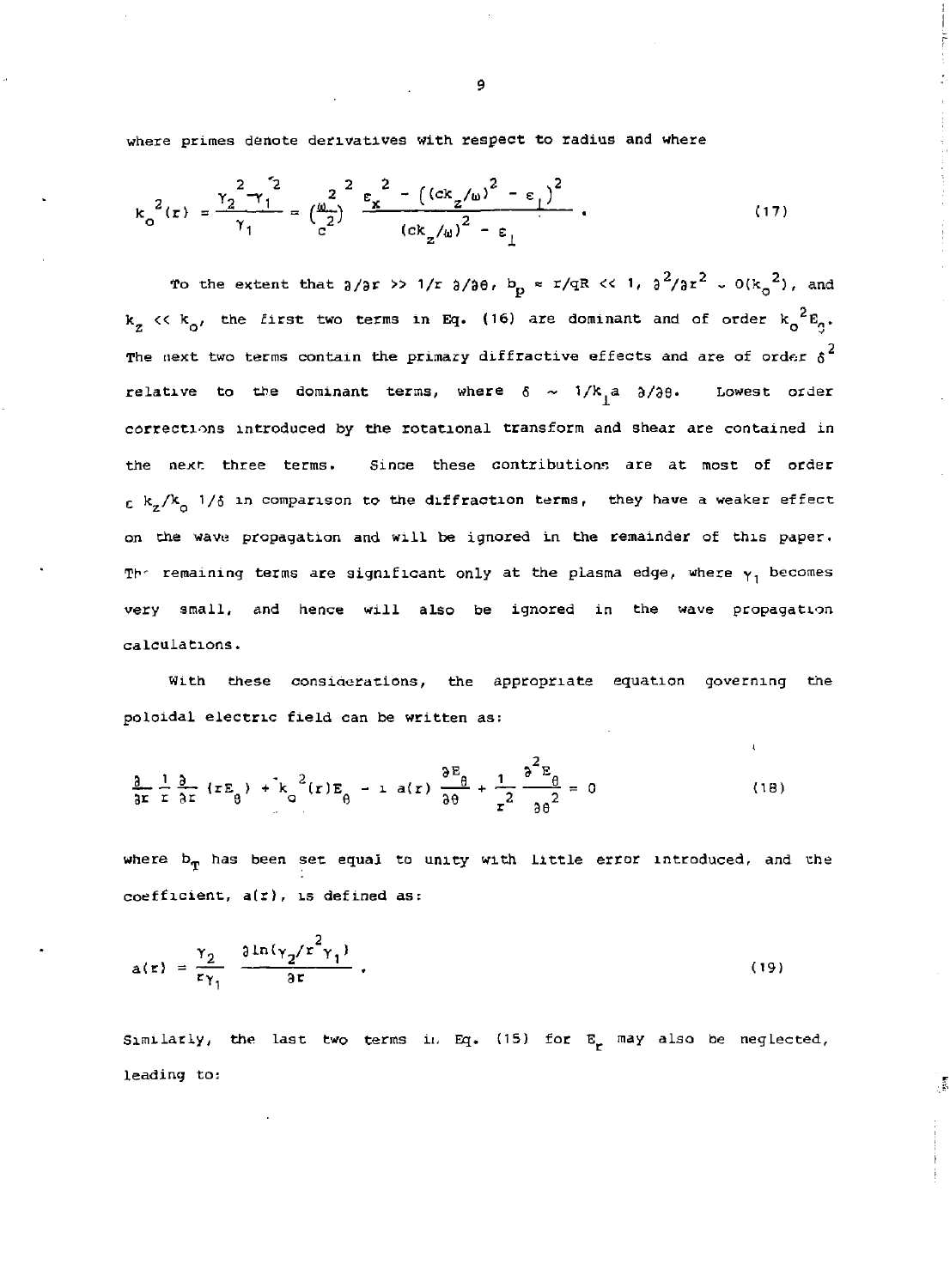$$
E_r = \frac{1\gamma_2}{\gamma_1} E_\theta - \frac{1}{\gamma_1 z^2} \frac{\partial}{\partial \theta} \frac{\partial}{\partial r} (r E_\theta) + \frac{1\gamma_2}{\gamma_1^2} \frac{1}{r^2} \frac{\partial^2 E_\theta}{\partial \theta^2} .
$$
 (20)

The first two terms in Eq. (IS) determine the overall radial structure of the wave, while the remaining smaller terms describe distortions arising from focussing and diffraction. As we will show further on, the third term introduces a poloidal skewing of the wavefront, while the final term causes a poloidal spreading of the width of the wave packet.

The fast radial wavelike dependence,  $\epsilon_{\alpha}(r)$ , c;n be separated from the more slowly varying amplitude,  $\psi(\mathbf{r},\theta)$ , of E<sub>A</sub> by substituting

$$
E_{\theta} (\tau, \theta) = \varepsilon_{0} (\tau) \psi (\tau, \theta)
$$
 (21)

into Eg. (18), with the result

$$
\psi \left[ \frac{\partial}{\partial r} \frac{1}{r} \frac{\partial}{\partial r} (r \varepsilon_0) + k_0^2 (r) \varepsilon_0 \right] + \varepsilon_c \left\{ \left[ \frac{2}{r^2} \frac{\partial}{\partial r} (r^{2/2} \varepsilon_0) \right] \frac{\partial \psi}{\partial r} \right\}
$$
  
- i a(r)  $\frac{\partial \psi}{\partial \theta} + \frac{1}{r^2} \frac{\partial^2 \psi}{\partial \theta^2} \right\} = 0$  (22)

The waveform  $\varepsilon_0$ (r) is determined by a generalized Bessel equation of the form:

$$
\frac{a}{\sigma r} \frac{1}{r} \frac{\partial}{\partial r} (r \epsilon_0) + k_0^2 (r) \epsilon_0 = 0
$$
 (23)

For a homogeneous plasma,  $k_0^2$  is constant and the travelling wave solutions of Eq. (23) reduce to Hankel functions of the first and second kind, representing outward and inward propagating waves, respectively. Hence, the general solution to Eq. (23) will be written as: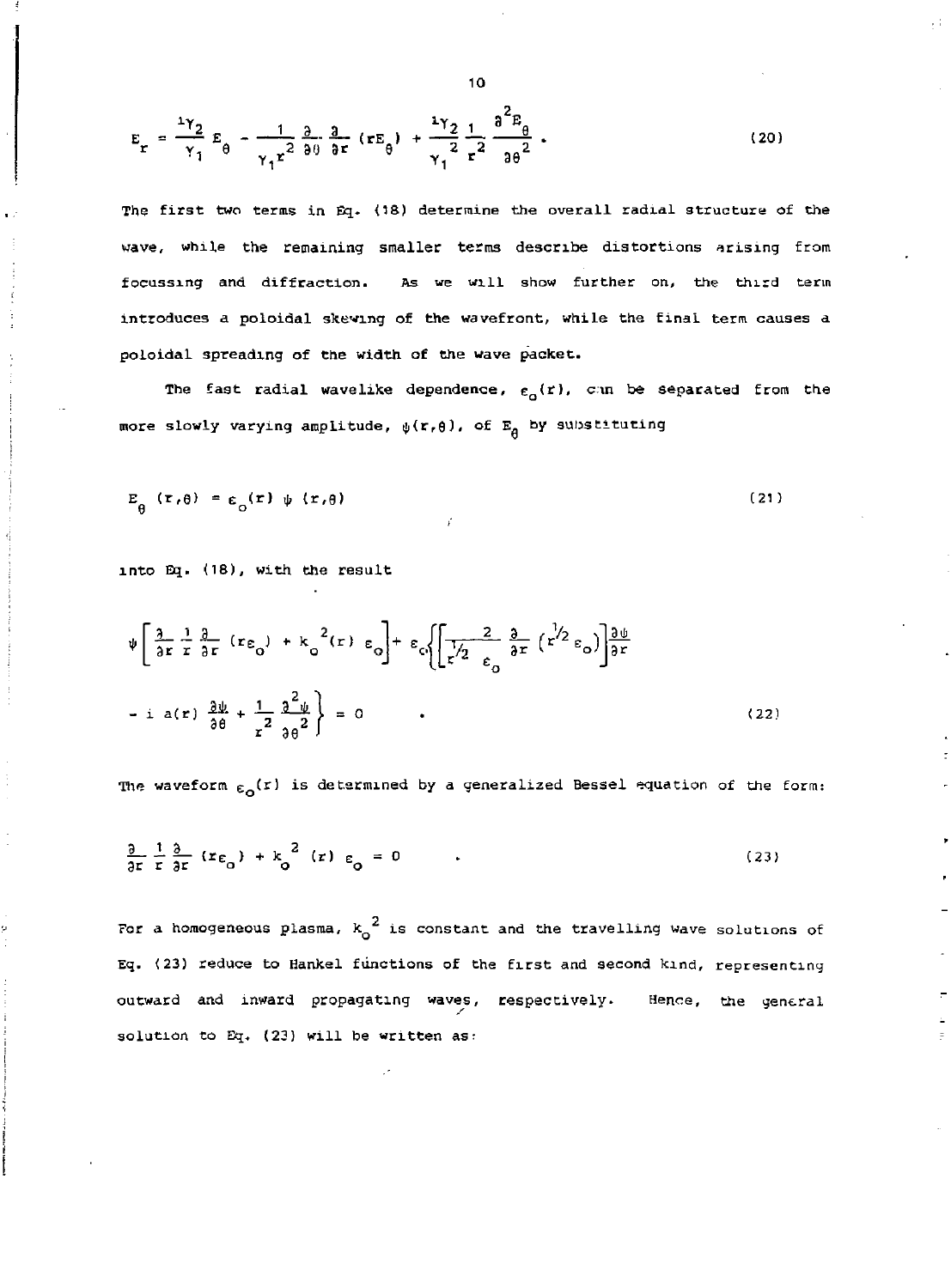$$
\varepsilon_{0} (r) = C_{1} \varepsilon_{0}^{(1)} (r) + C_{2} \varepsilon_{0}^{(2)} (r)
$$
 (24)

where the analogous wavelike solutions to the homogeneous Bessel equation are denoted by  $H_1^{(1)}(k_\alpha r)$  and  $H_1^{(2)}(k_\alpha r)$ , respectively. In this manner, ingoing waves, launched by the antenna or reflected from the conducting wall, and putgoing waves, transmitted through or reflected from the mode conversion/absorption layer, are readily simulated.

The remaining terms in Eq. (22) govern diftractive distortion of the wavefront. Since the amplitude function,  $\psi$ , is a slowly varying function of radius relative to the waveform,  $\varepsilon_0^{(1)}$ , the term  $3 \frac{2}{\sqrt{3}} r^2$  has been neglected. This approximation is the key feature of the parabolic method. With this approximation, the equation for the amplitude function has been reduced to a parabolic partial differential equation of the form

$$
\frac{\partial \psi^{(1)}}{\partial r} - 1 \ a(r) \ \phi^{(1)}(r) \ \frac{\partial \psi^{(1)}}{\partial \theta} + \frac{1}{r^2} \phi^{(1)}(r) \ \frac{\partial^2 \psi^{(1)}}{\partial \theta^2} = 0 \ . \tag{25}
$$

The coefficient,  $\phi^{(i)}(r)$ , depends on the particular waveform chosen,

$$
\phi^{(1)}(r) = \frac{e^{(1)}(r)}{2 \partial e^{(1)}(r)/\partial r} \qquad (26)
$$

where  $\varepsilon^{(1)}(\tau) = r^{\frac{1}{2}} \varepsilon_0^{(1)}(\tau)$ . It is Eq. (25) that is commonly referred to as the parabolic or paraxial approximation of the wave equation.

Solutions of Eq. (25) are readily obtained in the form

$$
\psi^{(1)}(r,\theta) = \sum_{m} \psi^{(1)}_{m} (r_s^{(1)}) \exp\left\{ \ln(\theta + F_1^{(1)}(r)) - \ln^2 F_2^{(1)}(r) \right\},
$$
 (27)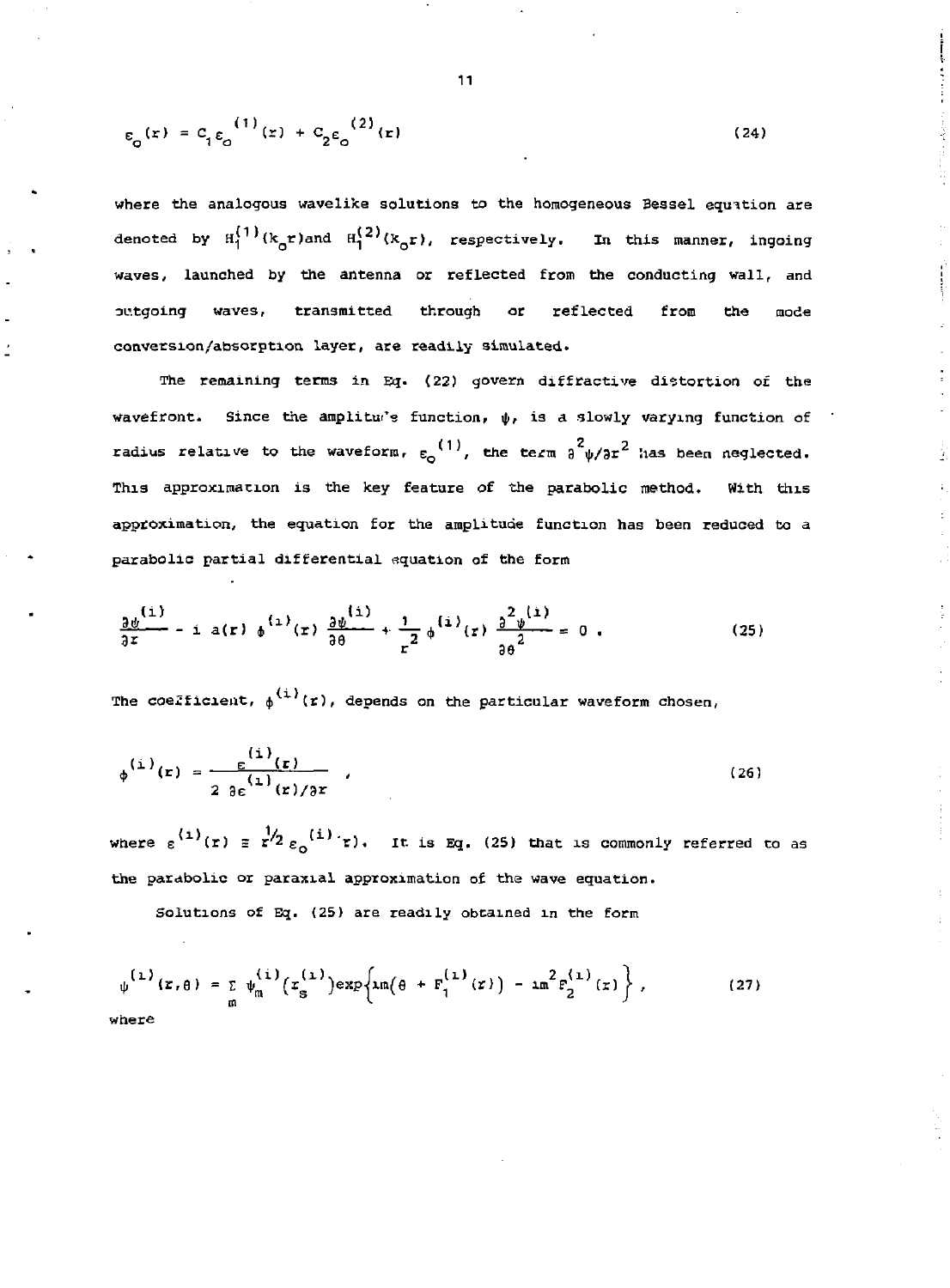$$
F_1^{(i)}(r) = i \int_{r_g}^{r} dr^{2} a(r^{2}) \phi^{(1)}(r^{2})
$$
 (28)

$$
F_2^{(1)}(r) = 1 \int_{r_3}^r (i) dr' \frac{\phi^{(1)}(r')}{(r')^2}
$$
 (29)

and where  $r_c^{(1)}$  is a conveniently chosen radius for evaluation of constants. The summation is over the poloidal harmonics, m, present in the wave. Physically,  $F_t^{(1)}(r)$  represents a poloidal rotation of the wavefront as the wave propagates into or out of the plasma core. To this order, the rotation is directly attributable to the anisotropy of the plasma dielectric properties, as contained in the function  $a(r)$ . In the limit of short radial wavelengths and flat density profiles, the function  $\phi^{(1)}(r)$  asymptotically reduces to i/2k for an inward travelling wave and  $-1/2k$  for an outward travelling wave. Hence, the wavefront rotation proceeds in opposite poloidal directions for an inward vs. outward directed wave and is more pronounced for longer radial wavelengths. Finally,  $F_2^{(1)}(r)$  represents diffraction of the wavefront caused by a variation in the relative phasing of the different poloidal harmonics as the wave propagates radially.

Using Eqs. (21), (24), and (27), the general solution for the poloidal electric field in the propagation region becomes:

$$
E_{\theta}(r,\theta) = \sum_{i=1}^{2} \sigma_{i} \epsilon_{0}^{(i)}(r) \sum_{m} \psi_{m}^{(i)} \left( r_{s}^{(i)} \right) \exp\{i m \left( \theta + F_{1}^{(i)}(r) \right) - i m^{2} F_{2}^{(i)}(r) \} .
$$
\n(30)

Through an appropriate choice of the constants  $c_{L}$  and  $\psi_{m}^{(i)}(r_{s}^{(i)})$ , waves launched from an antenna, reflected from the conducting wall of the vacuum vessel, and transmitted through or reflected from the cyclotron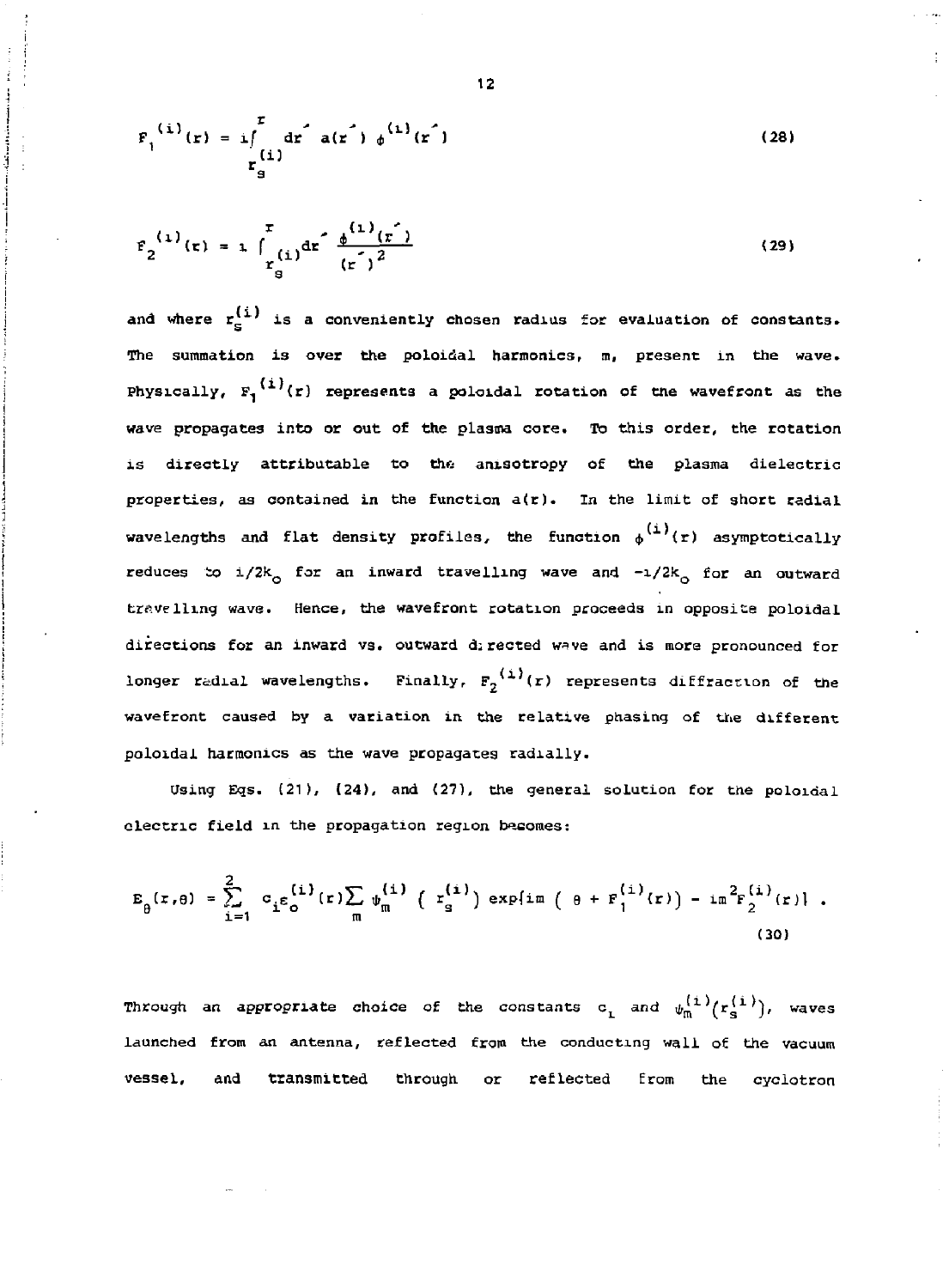absorption/mode conversion layer may be computed. Evaluation of these constants will be discussed in general and numerical solutions appropriate for the case of single pass absorption will be presented in Sec. IV.

Ş

The propagation of the fast wave between the plasma edge and the transition layer is completely described by Eqs. (20), (21), (23), and (25). Solutions of these equations provide a continuous representation of the wave electric fields that correctly account for the dominant refractive and diftractive effects. The key approximations utilized include the slow poloidal variations of the wave field relative to the radial variations, and the factorization of the poloidal electric fieid into a rapidly convergent cylindrical waveform modulated by a more slowly varying amplitude function. In this manner, diftractive effects are isolated in the amplitude function. The connection of the propagation solutions to those appropriate within the transition layer will be discussed in the next section.

# III. THE TRANSITION LATER

As the fast magnetosonic wave propagates from the edge of the plasma towards the plasma core, it enters a transition layer in which the wavefront has become so strongly focussed in the poloidal direction, that a full twodimensional treatment of the wave fields is required. The transition layer is indicated by Region II in Fig. 1. Since the wave intensity in this layer has been focussed primarily into the constant density regions near the magnetic axis, the density will be approximated by its central value, n., throughout the entire layer. Furthermore, since this region is outside of the mode conversion/cyclotron absorption Liyer, kinetic effects may be neglected and a cold plasma model may be assumed. With these approximations, the final focussing of the fast wave in this region into a diffraction-limited focal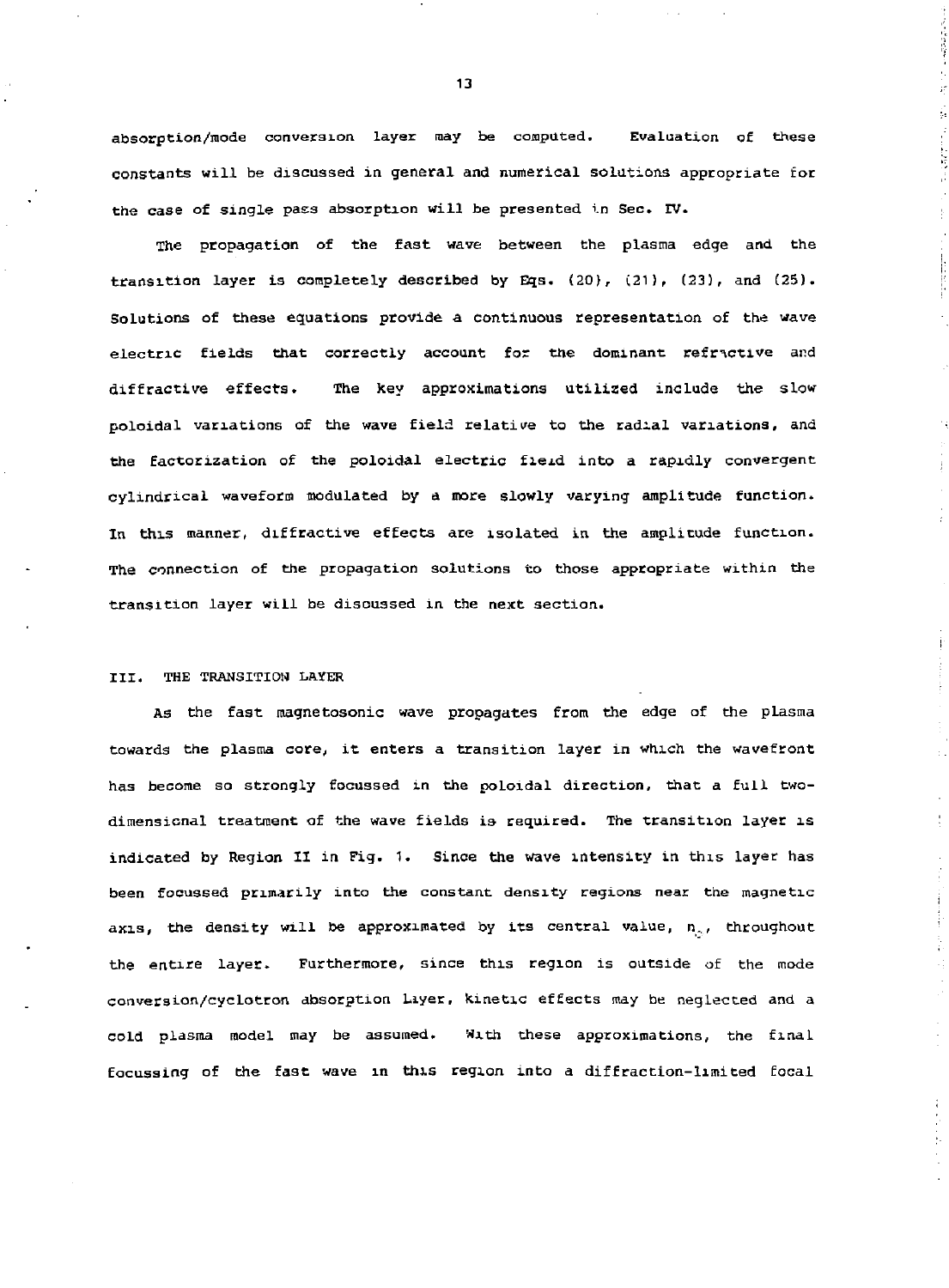spot on the absorption layer may be described using a homogeneous, uniformly magnetized plasma slab.

In Cartesian coordinates, the components of the wave equation, Eq. (11), in the fast wave limit are given as:

$$
\frac{a^2 E_y}{a x a y} - \frac{a^2 E_x}{a y^2} + \gamma_1 E_x - i \gamma_2 E_y = 0
$$
\n(31)

$$
\frac{a^{2}E_{x}}{ax\,dy} - \frac{a^{2}E_{y}}{ax^{2}} + \gamma_{1}E_{y} + i\gamma_{2}E_{x} = 0
$$
 (32)

where  $\hat{x}$  is directed outward along the major radial direction and  $\hat{y}$  is directed upward perpendicular to the midplane of the tokamak. The y-dependence cf the fields is represented using Fast Fourier Transforms (FFT):

$$
E_{i}(x,y) = \sum_{n = -N/2}^{N/2 - 1} E_{i}(x, k_{n})e^{ik_{n}y}
$$
 (33)

where  $i = x_i y$  and  $k_n = n\Delta k$ . For a slab of height 2L, the minimum number of harmonics, N, needed to resolve accurately a structure with a typical wavenumber,  $k_0$ , is approximately equal to  $2k_0L/\pi$ . The corresponding mode spacing,  $\Delta k$ , is equal to  $\pi/L$ . Fast Fourier Transform algorithms operate most efficiently when N is rounded upwards to a suitable value of  $2^D$ , where o is a positive integer. Inserting Eq. (33) into Eqs. (31-32) and adopting the notation  $E^{\,}_{\textbf{i},k}$  =  $E^{\,}_{\textbf{i}}(x,k_{\textbf{n}})$ , leads to an algebraic equation for  $E^{\,}_{\textbf{x},k}$  in the form:

$$
E_{x,k_n} = \frac{i\gamma_2 E_{y,k_n} - ik_n \frac{\partial E_{y,k_n}}{\partial x}}{\gamma_1 + k_n^2}
$$
(34)

쁴

, t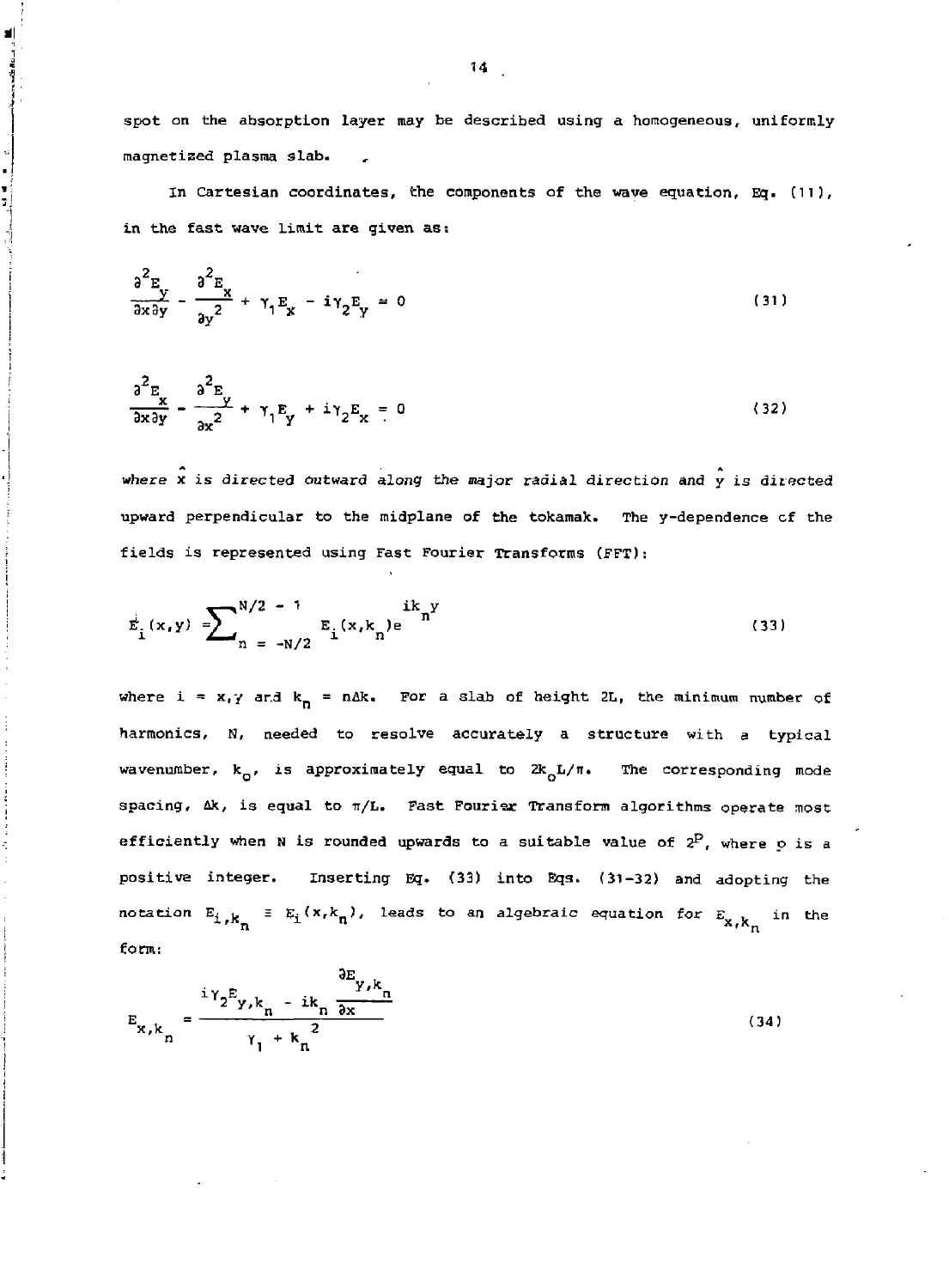and a simple plane wave equation for  $E_{y, k_n}$ :

$$
\frac{\partial^2 E_{y,k_n}}{\partial x^2} + (k_o^2 - k_n^2) E_{y,k_n} = 0
$$
 (35)

By using the linearly independent solutions of Eq. (35) in Eq. (33), the general solution for  $E_y(x,y)$  in the transition layer consists of a sum of waves travelling in the ± x directions:

$$
E_{y}(x,y) = \sum_{n=-N/2}^{N/2} e^{nN} \{a_{n}^{(1)} \exp\{1/(k_{0}^{2} - k_{n}^{2})\} \left[ (x - x_{s}^{(1)}) \right] \}
$$
  
+  $d_{n}^{(2)} \exp\{-1/(k_{n}^{2} - k_{o}^{2})^{2}/[(x - x_{s}^{(2)})]\}$  (36)

where the mode amplitudes,  $d_n^{(1)}$ , are evaluated at  $x = x_n^{(1)}$ . For the special  $2 = k^2$ , the modes corresponding to d  $(1)$  and d  $(2)$  go:  $\alpha$   $\alpha$   $\alpha$   $\alpha$   $\alpha$   $\alpha$   $\alpha$   $\alpha$ single constant solution and a second linearly independent solution corresponding to a field amplitude that grows linearly with x. As will be discussed in the next section, waves which are incident upon, reflected from, or transmitted through the adjacent absorption layer are readily simulated with a proper choice of the coefficients,  $d_n^{(1)}$ .

# IV. NUMERICAL RESULTS

By utilizing the solutions for the wave electric fields developed in the preceding two sections, we have developed an algorithm which computes the propagation of fast magnetosonic waves between the launching structure at the plasma periphery and the cyclotron absorption/mode conversion layer in the core. In general, the method is numerically efficient since for a given value of  $k_{\parallel}$ , only six radial integrations are required to generate the waveforms  $\varepsilon_0^{(1)}(\tau)$  and the associated phase functions  $F_1^{(1)}(r)$ ,  $F_2^{(1)}(r)$  for  $I = 1,2$ , as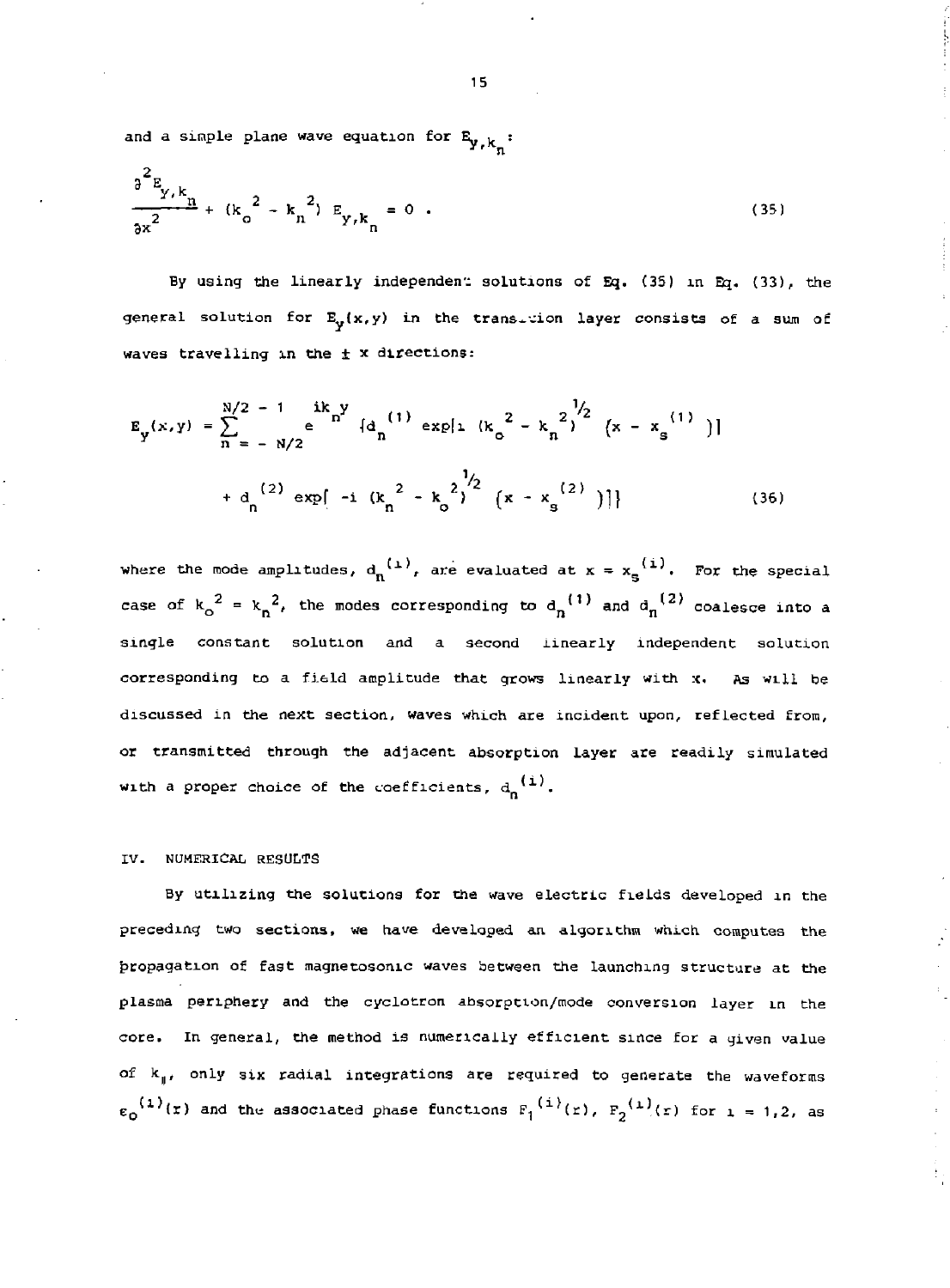defined in Eqs. *(2H,* 28, 29). The remainder of the code is devoted to the evaluation of the various constants and functions indicated in Eqs. (30, 36). 3y way of contrast, in a ray tracing simulation of the wave propagation, the minimum number of integrations required is at least equal to the total number of rays required to represent accurately the poloidal spectrum of the launched wave.

In the case of strong single pass absorption, the evaluation of the constants in the propagation regions is straightforward. Beginning in Region I, the solution consists of an incoming wave launched at  $r = r_Q$  by an antenna located on the low field edge of the discharge. In principle, r<sub>o</sub> is somewhat less than the minor radius of the plasma due to the presence of a thin evanescent layer at the plasma edge. In practice, the width of this layer is sufficiently thin for fixed values of  $k_{\pi} \ll k_{\pi}$  so its presence may be ignored. To demonstrate this, consider Eq. (18) near the plasma edge in a slab model limit in which poloidal variations and cylindrical geometry effects have been ignored. Assuming a linear variation of  $k_0^2$  with r and specializing to the case of minority hydrogen heating in a deuterium majority plasma, Eq. (18) can be cast into the form:

$$
\frac{a^{2} \epsilon_{0}}{a r^{2}} + \frac{4 \omega^{2}}{a V_{A,0}} \left( a - r \right) \epsilon_{0} = 0
$$
 (37)

where  $V_{A_O}^2 \equiv B^2/4\pi n_0 m_0$ , with  $m_0$  being the mass of the deuterium ions. By introducing the dimensionless variable

$$
u = \frac{(a-r)}{k} \tag{38}
$$

where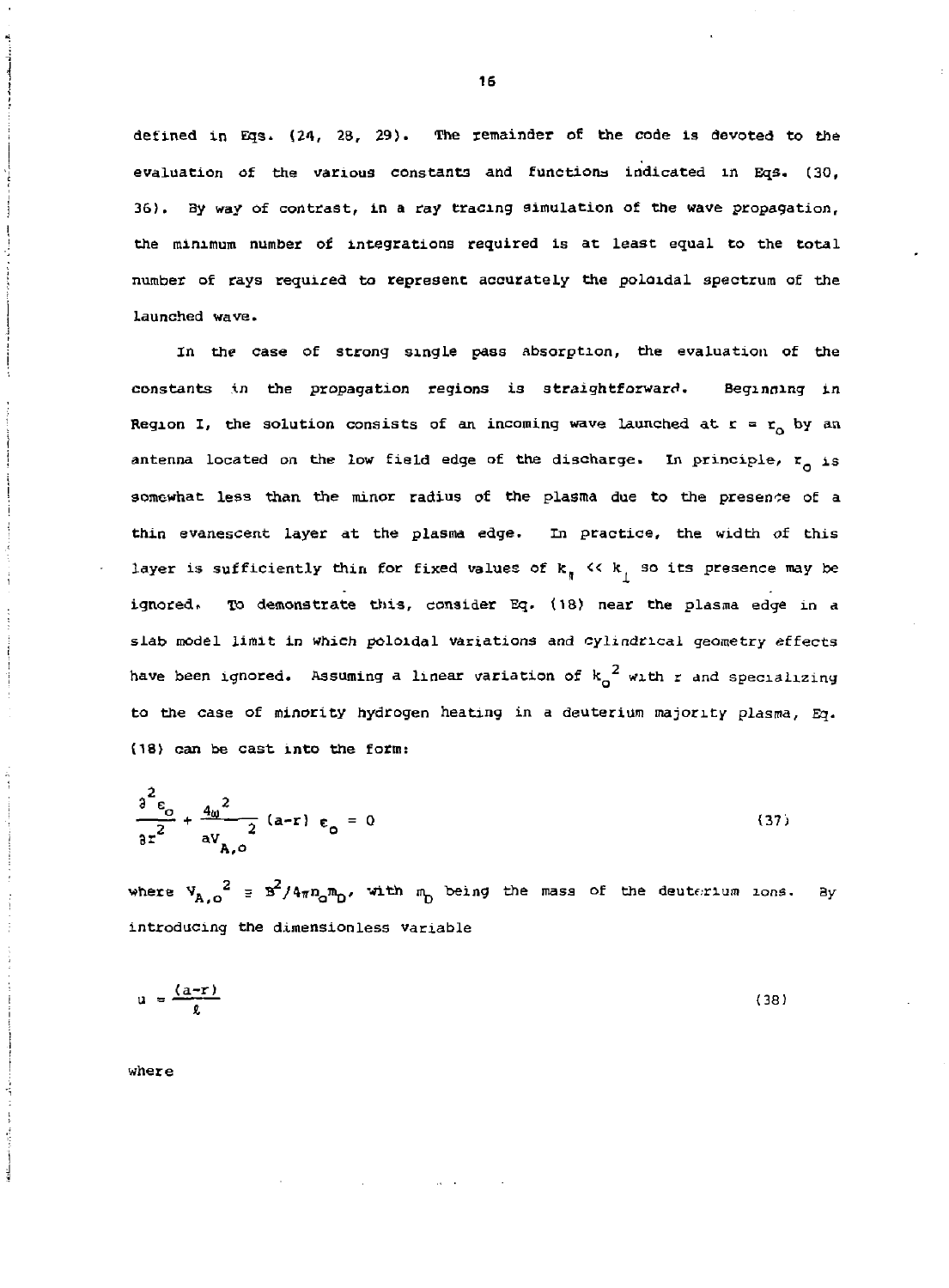$$
\varrho^{3} = \frac{a V_{A,0}}{4\omega^{2}} , \qquad (39)
$$

Eq. (37) is transformed into an Airy equation:

$$
\frac{a^2 \varepsilon_o}{a u^2} + u \varepsilon_o = 0 \tag{40}
$$

Since the transition from evanescence to propagation takes place in a characteristic distance g which is small compared to other characteristic lengths of the system,

$$
\frac{\ell}{a} = \left(\frac{1}{4k_o^2 a^2}\right)^{1/3} \iff 1, \quad k_z \ell \iff 1, \quad \frac{\ell}{a} \frac{\partial}{\partial \theta} \iff 1,
$$
\n(41)

we will ignore the evanescent layer in our current model.

Returning to the evaluation of Eq. (30), the amplitude of the outgoing wave,  $c_1$ , is set equal to zero while the amplitude,  $c_2$ , and poloidal harmonic content,  $\psi_m^{(2)}$ , of the incoming wave are evaluated at  $r_s^{(2)} = a$ . To lowest order in the Poynting flux at r=a, the incoming wave amplitude,  $c_2$ , associated with an incident power,  $P_{\alpha}$ , is equal to:

$$
c_2 = \left\{ \frac{8\pi\omega P_{\odot}}{c^2 a \left[ \text{Real} \left( 1 - \epsilon_{\odot}^{(2)} \right) \frac{2^{2s}}{3\epsilon_{\odot}^{(2)s} / 3s} \right] - \gamma_2 \left| \epsilon_{\odot}^{(2)} \right|^2 / a\gamma_1 \right\} \right\} \tag{42}
$$

The Fourier amplitudes,  $\psi_m^{\,(2)}(a)$ , are determined from an assumed poloidal structure, f(e), of the wave launched by the antenna, such that:

$$
E_{\theta} (a,\theta) = C_2 \varepsilon_0^{(2)} (a) f(\theta) , \qquad (43)
$$

$$
\frac{10}{c} B_z(a,\theta) = \left[\frac{1}{c} \frac{\partial}{\partial r} (r E_\theta) - \frac{1}{r} \frac{\partial E}{\partial \theta}\right]_{z=a} \qquad (44)
$$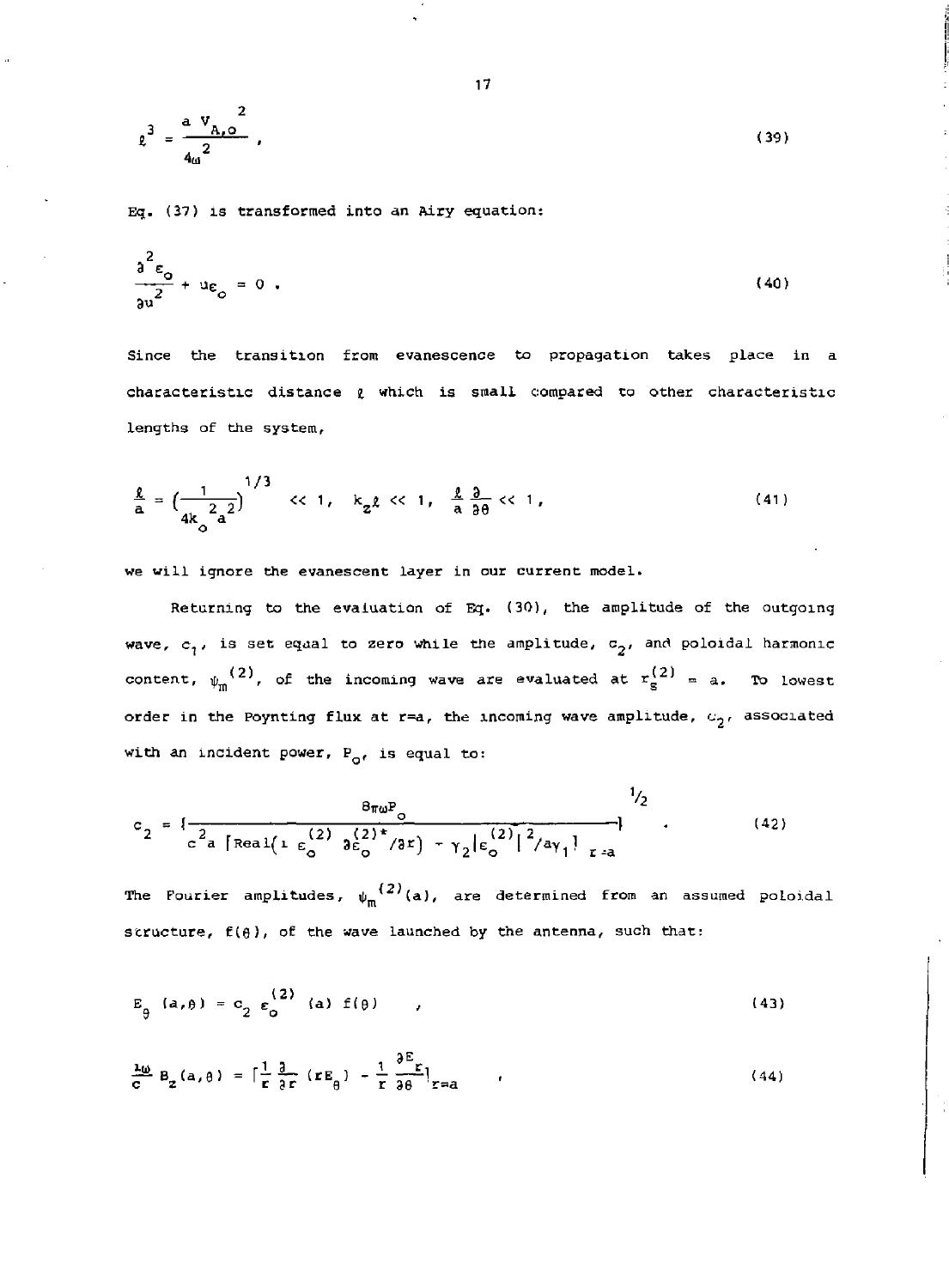$$
B_{Z}(a,\theta) = \begin{cases} B_{0} \cos(\pi/2 \cdot (\theta/\theta)_{m}! & |\theta| < \theta_{m} \\ 0 & |\theta| > \theta_{m} \end{cases}
$$
 (45)

where 2 x  $\mathrm{H}_{\mathrm{H}}$  is equal to the maximum angular extent of the launche wavefront. The function  $f(y)$  is normalized guch that

$$
\int_{-\pi}^{\pi} |f(\theta)|^2 d\theta = 1
$$
 (46)

In Fig. 3, the corresponding current density profile in the launching structure considered in this report is displayed.

Radial and poloidal electric fields evaluated along the interface between Region I and Region II at x = xo determine the coefficients,  $\dot{a}_n^{\{2\}}$ , of the inward propagating wave in the transitional region. Projecting from cylindrical to slab geometry, the coefficients are determine' using the relationship:

$$
E_y(x_0, y) = E_y \cdot r(x_0, y), \quad g(x_0, y) \cdot \sin \theta(x_0, y)
$$

 $\overline{0}$  o  $\overline{0}$ 

$$
+ E_i(r(x, y), \theta(x, y)) \cos \theta(x, y). \qquad (47)
$$

For the case *of* strong single pass absorption, there is no wave reflected hack from the absorption layer so the Fourier amplitudes,  $d_n(1)$ , which comprise an outgoing wave in the transition region, all vanish.

Our algorithm is readily adaptable to treat the case of multiple pass absorption. The amplitudes  $E_{\gamma, k_n}$  and associated wavenumbers  $k_n$  evaluated at  $x = x_{co}$  (or xc1) for waves incident from the outside (or inside) of the torus serve as inputs to a linear mode conversion analysis of the cyclotron absorption/mode conversion layer of Region III. A kinetic treatment of the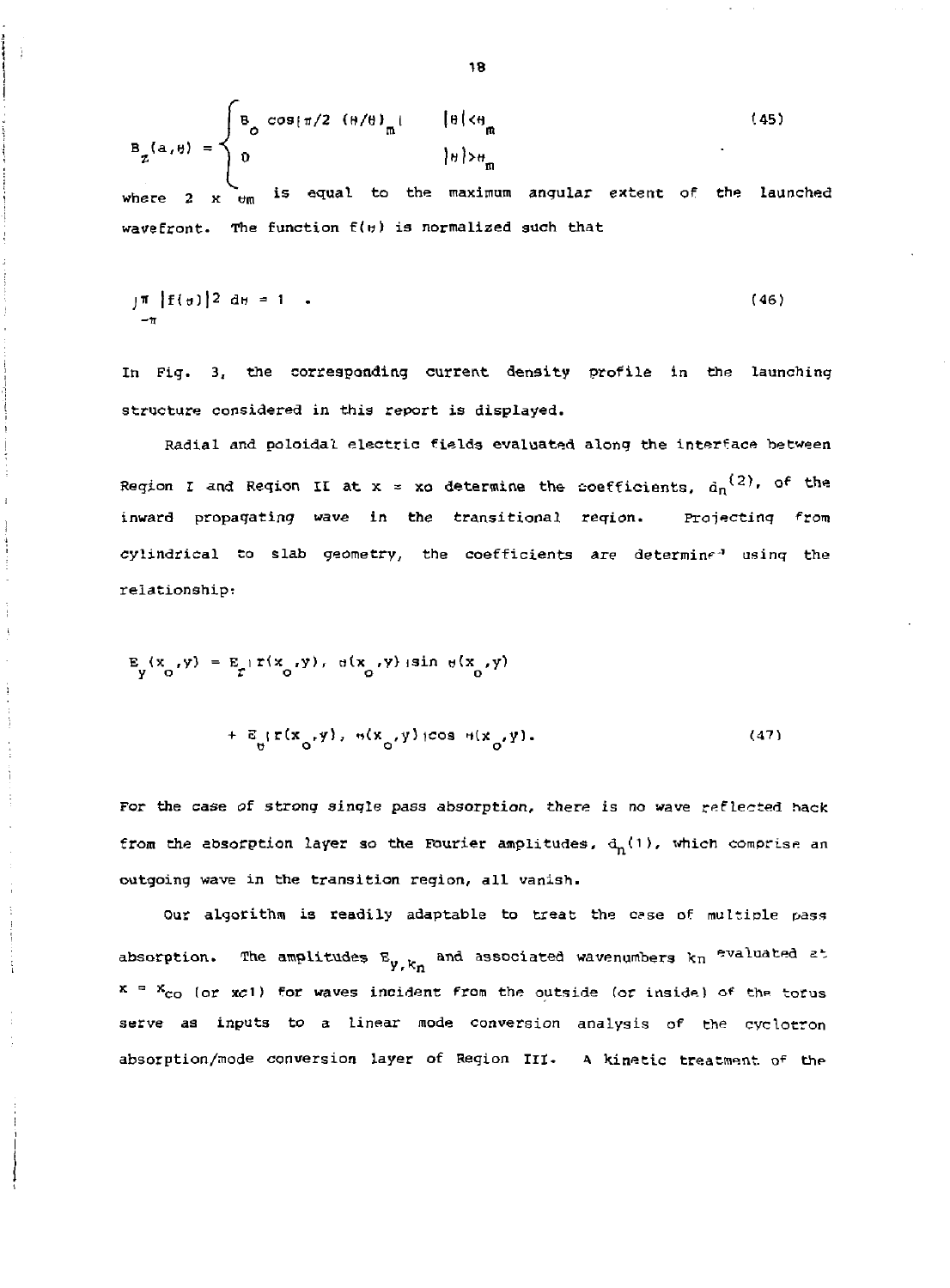fields in Region III yields an absorption profile plus amplitudes associated with transmitted, reflected, and mode converted waves. Since the mode converted wave is assumed to damp rapidly via electron Landau damping, its propagation away from the kinetic layer will not be computed in the current model. Amplitudes for the outgoing waves in the bordering transition layers are determined at  $x = x_{c0}$  or  $x = x_{c1}$  from the reflected and transmitted wave amplitudes, respectively. Similarly, the outgoing waves in the transition layers determine the characteristics of outgoing waves in the outer propagation region. Finally, the amplitudes of waves reflected bacK into the plasma from the conducting wall are determined by the requirement that  $E_a$ vanish on the wall. In this fashion, multiple passes can be computed until all incident power is deposited into the plasma.

The code has been used to nim- late fast magnetosonic wave propagation in three different sized tokamaks. We have considered reactor grade plasmas, breakeven type devices such as TFTR or JET, and moderately sized research tokamaks such as PLT. Parameters characterizing minority hydrogen in deuterium majority heating schemes for each of these devices are summarized in Table I. Tne assumed poloidal structure of the current in the half-turn antenna is the same for each case, with  $\theta_m = 80^\circ$ . In Fig. 4, the real portion of the incoming waveform,  $\epsilon_o^{(2)}(r)$ , is displayed vs. normalized minor radius for each tokamak considered. The relative number of radial wavelengths per minor radius varies significantly between the three cases, due to variations in the relative densities and minor radii. Since the perpendicular index of refraction  $n_1 \sim ck_1/a$ , is proportional to density, focussing effects are expected to be more pronounced in reactor-sized devices than in PLT.

Cylindrical convergence of the launched wave into a focal spot on the absorption layer is illustrated by the contours of the real portion of axial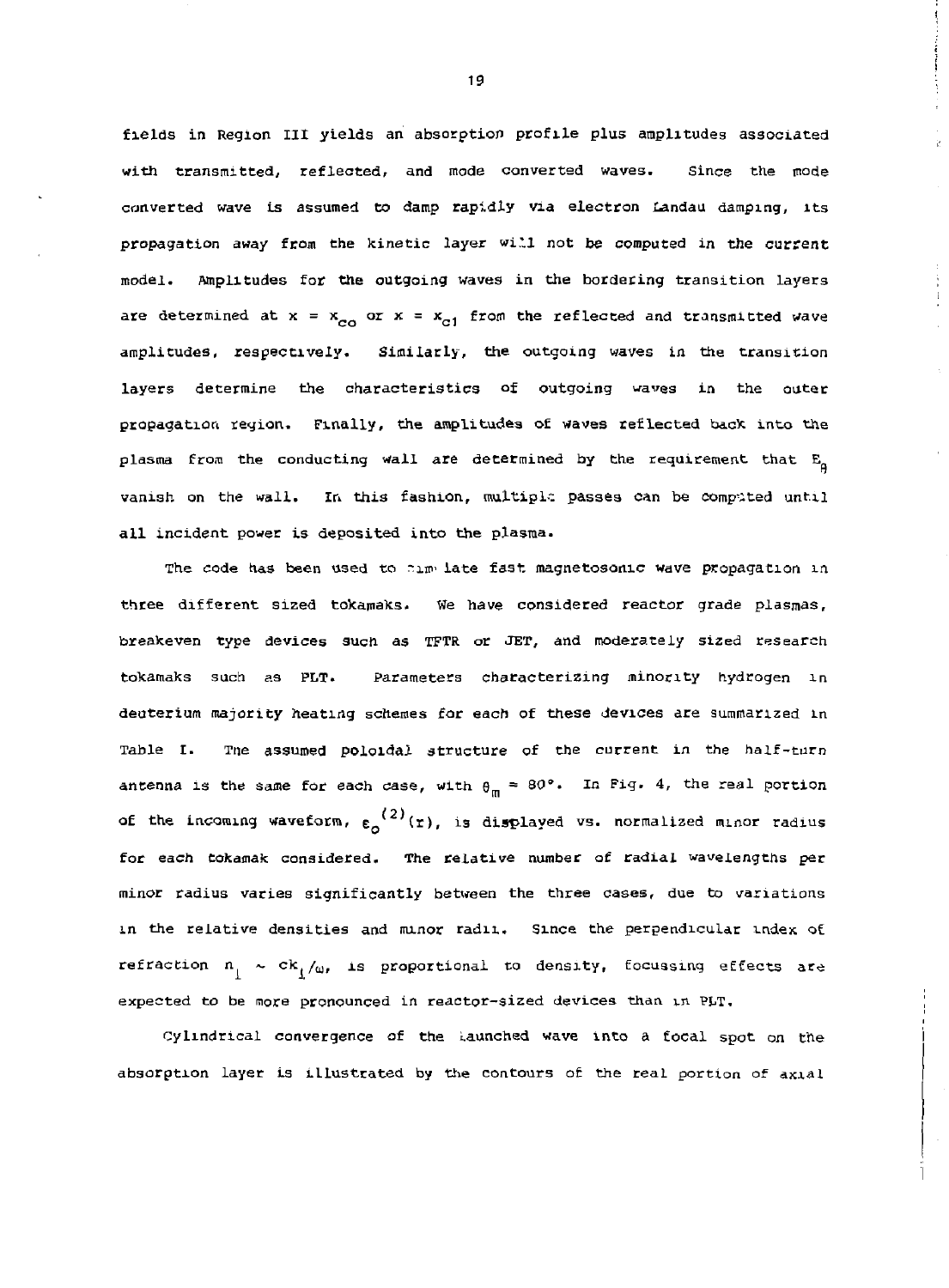wave magnetic field given in Figs. 5-7 for each device considered. Single pass absorption has been assumed. Because of the focussing of the launched wavefront, ICRF power deposition should be highly concentrated in the rentral regions of the discharge, a comparison of the three figures reveals that due to the smaller value of n<sub>t</sub> in PLT, less focussing of the launched wave occurs, resulting in a relatively wider distribution of incident power on the absorptior. .'ayer.

By inference from Figs. 5-7, the minimum relative diameter of the focal spot to the plasma diameter decreases as the size and density of the plasma increase. In addition, the anticipated width of the power deposition profile will increase as the location of the cyclotron absorption layer moves away from the magnetic axis of the device where the minimum focal spot diameter occurs. For the cases considered, the relative diameter of the focal spot to the plasma diameter decreases by about a factor of two from PLT to a reactor. Finally, as discussed in Sec. II, poloidal rotation of the :,oident wavefront is most pronounced for PLT because of the lower operating densities and hence longer radial wavelengths for the fast wave in the device.

As a final example, a contour plot of the real portion of the axial wave magnetic field in a compact ignition device is displayed in Fig. 8. A deuterium-tritium plasma with a 10% hydrogen minority concentration and a central electron density of  $4 \times 10^{14}$  cm<sup>-3</sup> has been considered. The poloidal extent of the launched wave has been limited to ± 30° to model the fields radiated by an advanced waveguide coupler.<sup>20</sup> Based on the highly peaked structure of the wave about the magnetic axis, it is likely that fast wave heating in such devices will be favorably concentrated in the central region of the discharge.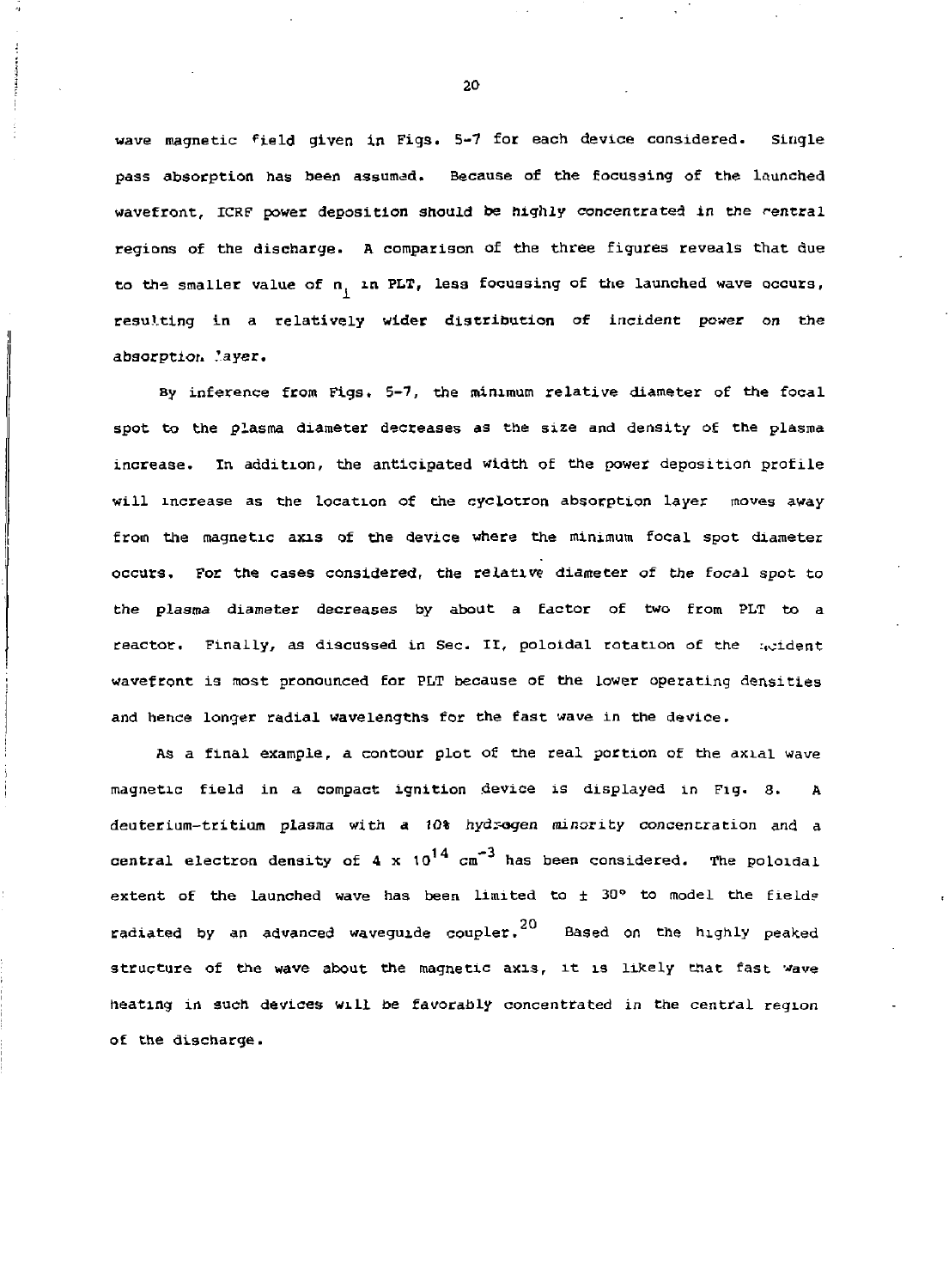#### V- CONCLUSIONS

In this paper, fast magnetosonic wave propagation and focussing have been examined in a simplified tokamak model using a parabolic approximation of the wave equation. Based on fast wave field calculations over a wide range of plassia parameters appropriate for moderately sized devices such as PLT to reactor-siaed devices, we conclude that power deposition is more favorably concentrated about the magnetic axis in the larger, more dense plasmas anticipated in tokamak reactors than in the plasmas currently producible in PLT.

The physical motivation for the parabolic approximation is the slow poloidal variation of the wave field relative to the radial variation over most of the plasma discharge. By treating poloidal derivative terms as perturbations and extracting the rapidly varying dominant waveform,  $\epsilon_n(r)$ , from the poloidal component of the field, the coupled system of second order partial differential equations for the radial and poloidal electric fields  $collapses$  into an algebraic equation for  $E_r$ , a second order ordinary differential equation for the waveform,  $\varepsilon_0$ , and a parabolic diffusion-type equation for the remaining amplitude modulation function,  $\psi(x, \theta)$ . Diffractive and focussing effects are included self-consistently by this method, since continuous representations for the wave electric field components are computed directly. Hence, a more accurate representation for the wave fields is obtained than can be derived on the basis of ray tracing techniques. In addition, an algorithm based on this approach is numerically more efficient than standard ray tracing codes. Finally, absorption and mode conversion effects can be easily incorporated into this model by connecting the propagation solutions obtained m the outer regions uamg a cold plasma model with fully kinetic solutions obtained in the inner absorption/mode conversion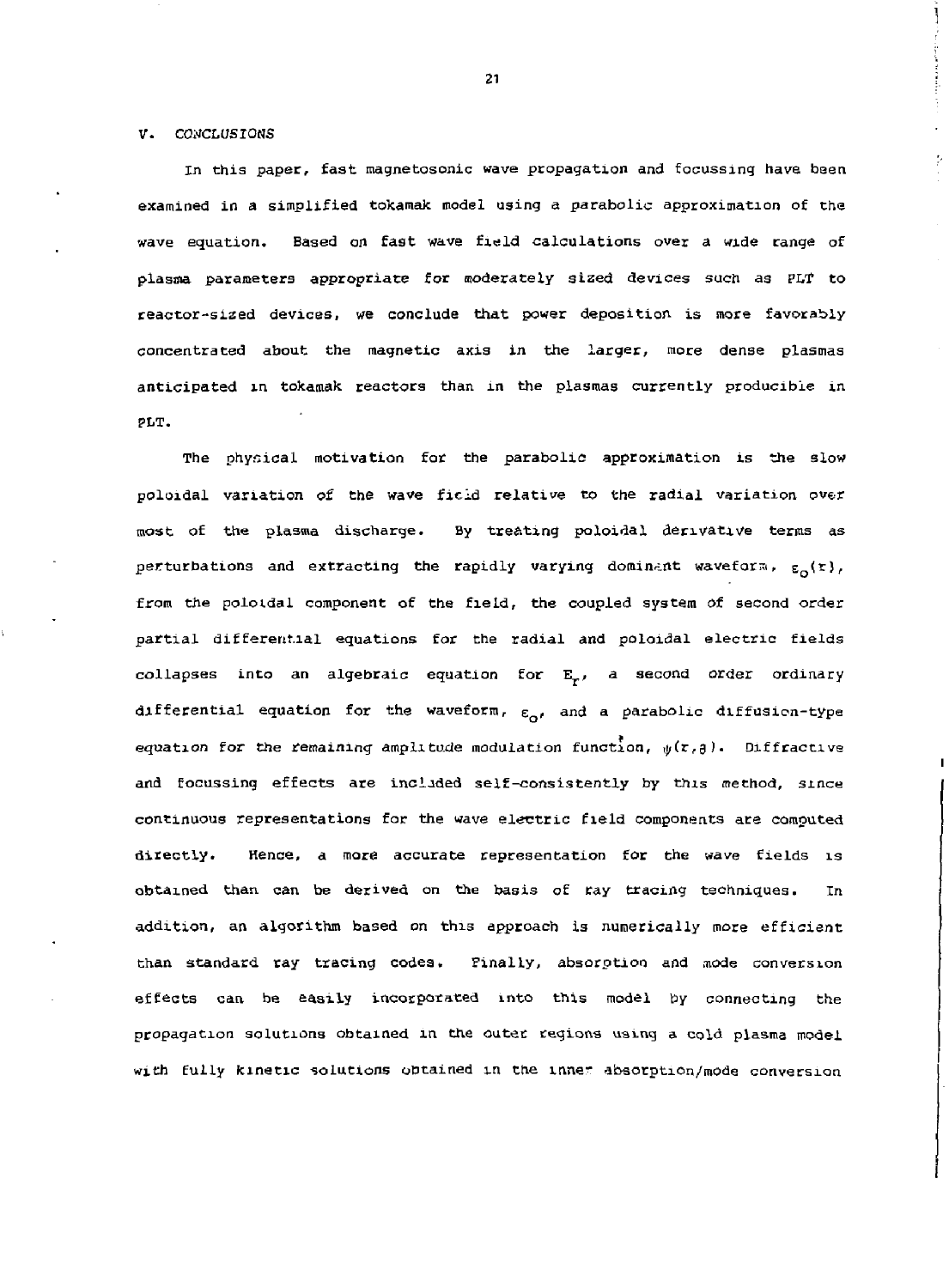layer using a hot plasma model. This connection is being studied and will be discussed more thoroughly in future reports.

Some potentially important physical aspects of ICRF heating processes have not yet been treated adequately in the existing model. One remaining question concerns the extent to which the toroidal nature of the equilibrium influences the wave propagation and focal spot formation. In the outer propagation regions, the main complication resulting from toroidicity or noncircularity of the plasma cross section is a weak poloidal dependence in the dielectric tensor elements. it appears likely that this additional poloidal dependence can be handled using perturbation techniques. in the transition layer, the dominant toroidal effect is a variation of the dielectric tensor elements with major radius. This can easily be handled by numerically integrating a somewhat more complicated version of Eq. (35) in which the coefficients are known functions of the independent variable x. A second, more difficult problem which needs to be addressed is how to retain properly vertical phase coherence of the incident wavefront in kinetic calculations in the absorption/mode conversion layer when vertical inhomogeneities in the layer are significant. Finally, significant departure of the minority ion velocity distribution function from a Maxwellian has been observed experimentally.<sup>21</sup> Wave polarization calculations can be used to determine the evolution of the ion velocity space distribution function via Fokker Planck techniques. Though this effect has been considered previously by Hwang <u>et al</u>.<sup>8</sup> using a ray tracing analysis of the wave fields, the wave polarizations determined using the methods outlined in this report will include mode conversion and wave transmission effects which are ignored by the ray tracing solutions.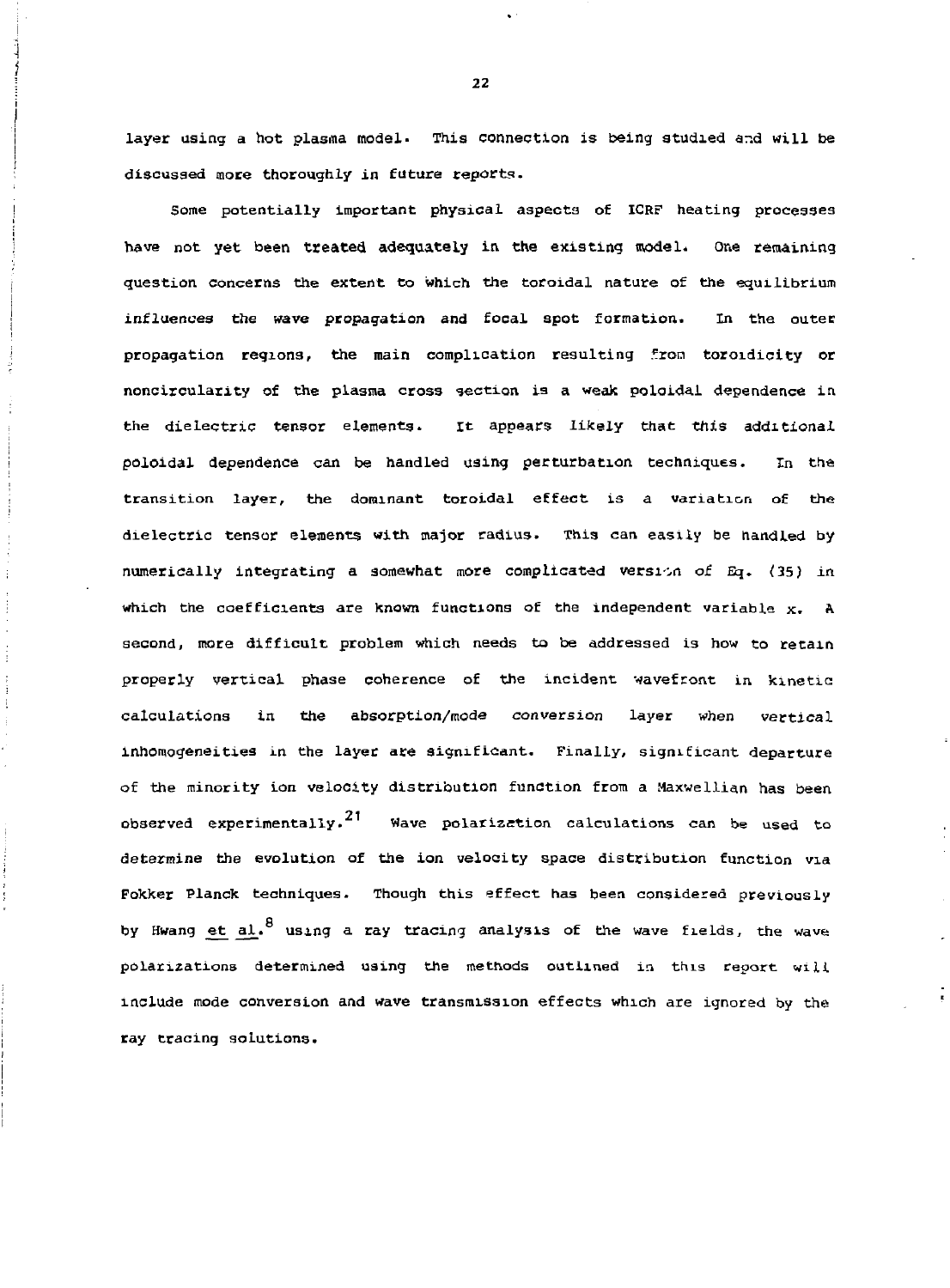# ACKNOWLEDGMENTS

 $\sim$ We wish to acknowledge discussions with Dr. J.C. Hosea, Dr. D.G. Swanson, Dr. P.IJ. Colestock, and Dr. M.W. Phillips which helped to elucidate some aspects of the work reported here.

This work was supported by DOE contract # DE-AC02-76-CHO-3073.

l I

 $\mathbf{I}$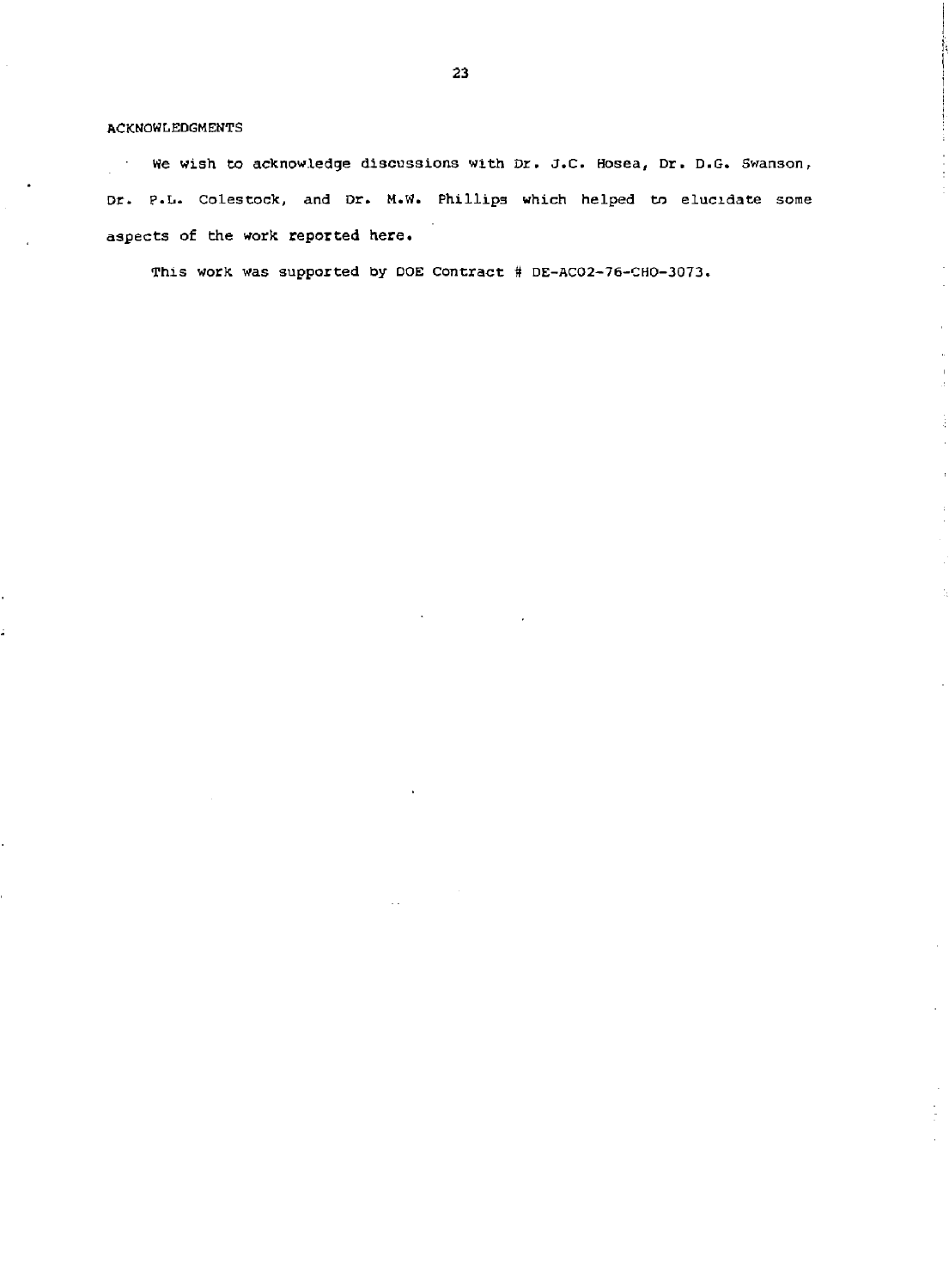#### REFERENCES

 $\mathbf{1}$ W.M. Stacey, in U.S. FED-INTOR activity, Georgia Inst. Tech., Rep. USAFED-INTOR 82-1 (1982).

Ш'n.

J

أشاع

F

- $2<sup>1</sup>$ P.H. Rebut, in Heating in Toroidal Plasmas (Pros. 3rd Joint varenna-Grenoble Int. Symp., Grenoble, 1982), Commission of the European Communities, Brussels, Rep. EUR-7979-EN, Vol. Ill, p. 989 (1982).
- $\overline{\mathbf{3}}$ Y-K.M. Peng *et\_* al., in Plasma Physics and Controlled Nuclear Fusion Research 1982 (Proc. 9th Int. Conf., Baltimore, 1982) Vol. I, p. 409, (1982).
- 4 E. Mazzucato et al., in Plasma Physics and Controlled Nuclear Fusion Research 1984 (Proc. 10th Int. Conf. London, 1984) paper IAEA-CN-44/F-I-2, Vol. I, p. 433 (1985).
- 5 T.H. Stix, Nucl. Fusion *±S\_r* 737 (1975).
- 6 F.W. Per'tins, Nucl, Fusion \_17\_, 737 (1975).
- 7 B.D. McVey, Nucl. Fusion 19, 461 (1979).
- 8 *D.Q.* Hwang et al., Proc. Int. Conf. Plasma Physics, (Nagaya, Japan, April, 1980) p. 213 (1980).
- 9 V.P. Bhatnagar *et\_ a±.*, Nucl. Fusion *7A\_,* 955 (1984).
- 10 I.B. Bernstein, Phys. Fluids 18, 320 (1975).
- $11$ P.L. Colestock and R.J. Kashuba, Nucl. Fusion 23, 763 (1983).
- $12$ D.G, Swanson, Nucl. Fusion \_20, 949 (1980); Phys. Fluids *24j* 2035 (1981).
- $13$ V.A. Fock, Electromagnetic Diffraction and Propagation Problems, (Pergamon Press, NX, 1965) p. 213.
- 14 H.A. Haus, Waves and Fields in Optoelectronics, (Prentice-Hall, NJ, 1984), Chapter 4.
- $15$ F. Tappert, J. Opt. Soc. Am. 66, 1368 (1976).
- 16 H.L. Wilson and F.D. Tappert, J. Acoust. Soc. Am. 66, 256 (1979).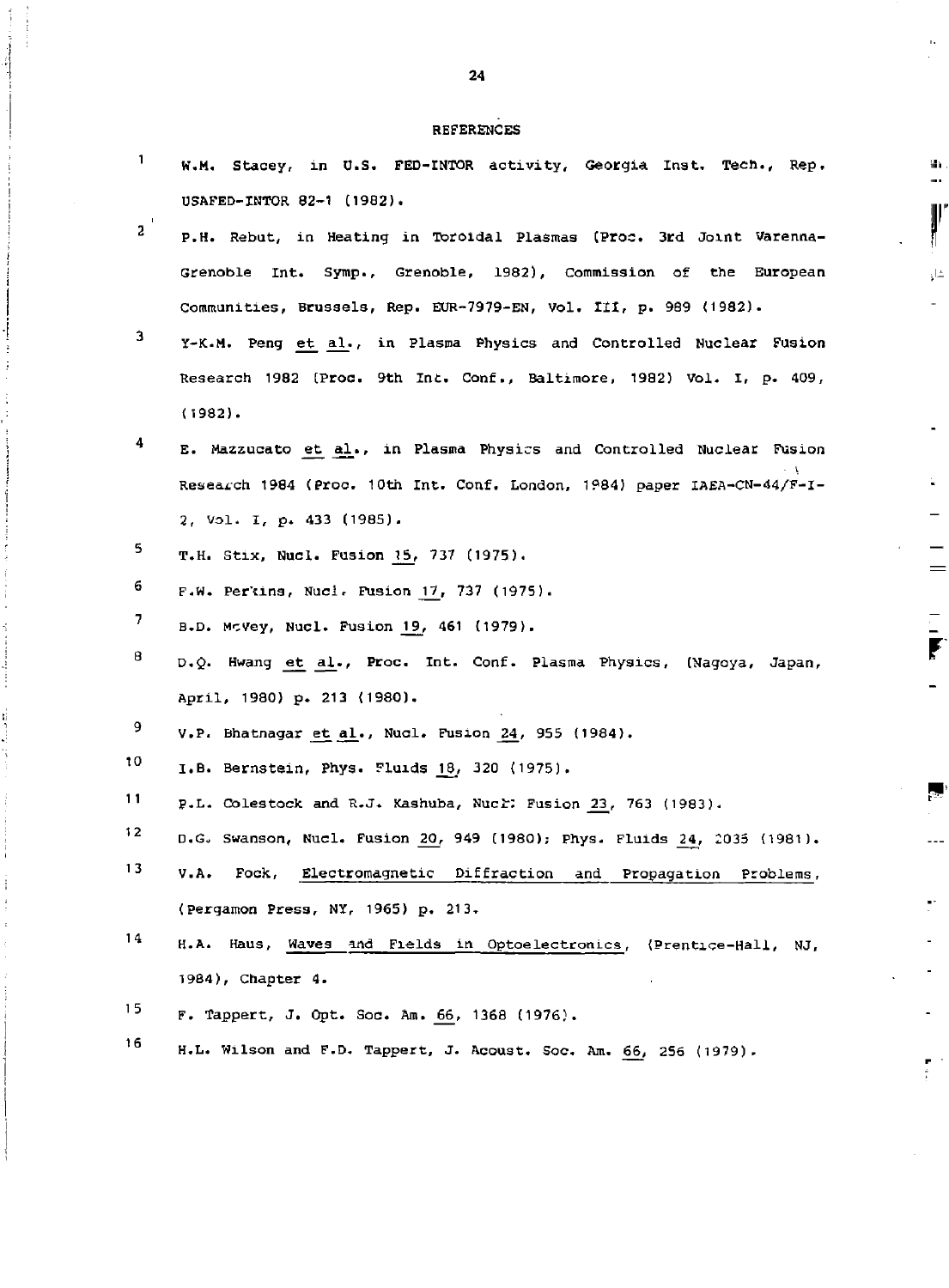- $\frac{17}{2}$ I.M. Bssieris and S.J. Patsiokas, in Proc. Southeastcon '77, <IEEE, Williamsburg, VA, April, 1977), p. 581.
- $18$ G.B. Slder and F.W. Perkins, Jr., IEEE Irang. Plasma Sci. PS-S, 494 (1980).
- 19 T.H. Stix, <u>The Theory of Plasma Waves</u>, (McGraw-Hill, USA, 1962), Chapter 2.
- 20 F.W. Perkins and R.F. Kluge, IEEE Trans. Plasma Sci. <u>PS-12</u>, 161 [1984). 21 J. Hosea et al., Phys. Rev. Lett. 43, 1802 (1979).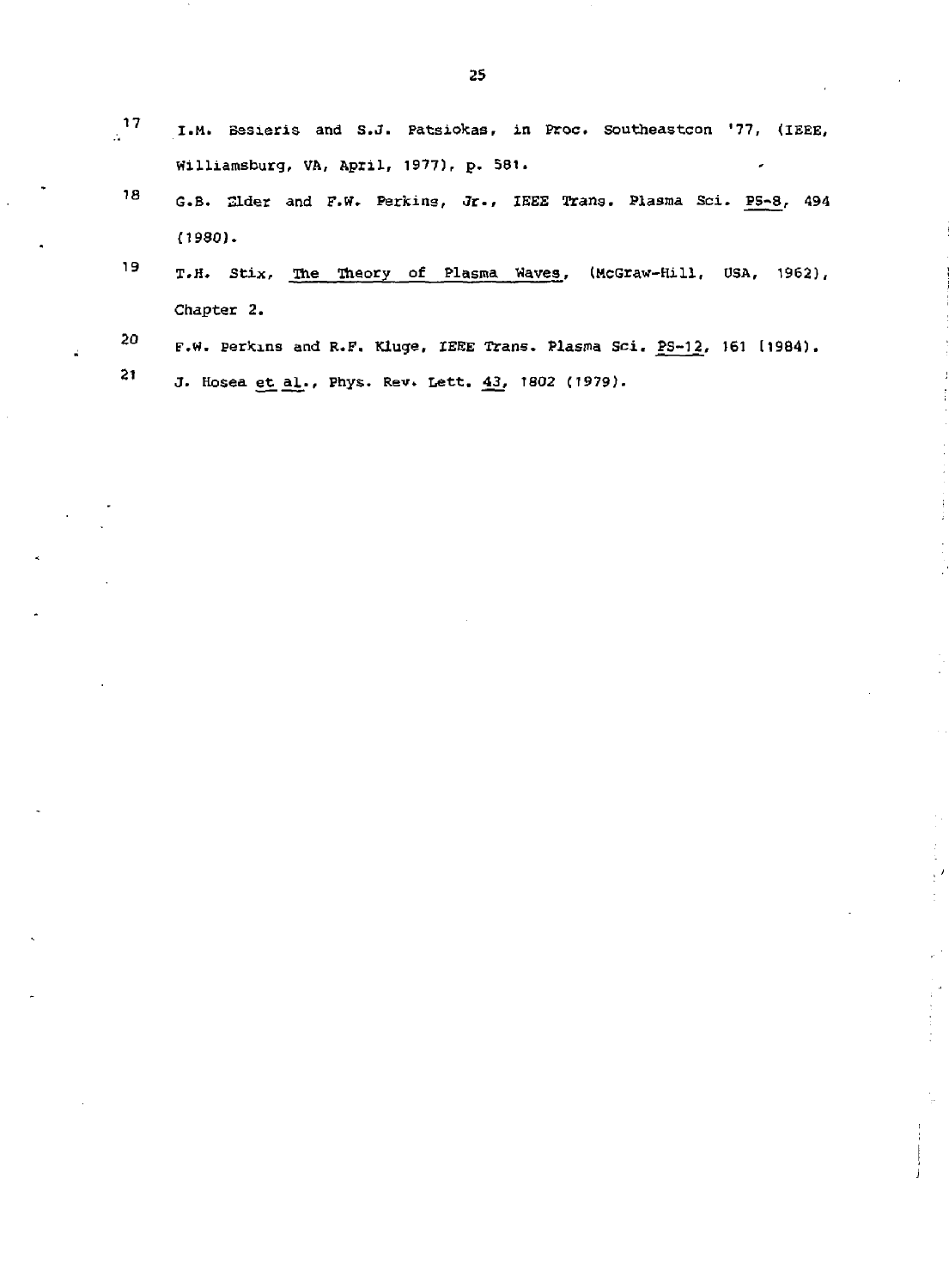|                               | <b>PLT</b>                                | TFTR  | Reactor               |
|-------------------------------|-------------------------------------------|-------|-----------------------|
|                               |                                           |       |                       |
| $B_{TQ}$ (tesla)              | 1.9                                       | $4 -$ | $\boldsymbol{4}$      |
| $R_0$ (m)                     | $1.34 -$<br>$\overline{\phantom{a}}$      | 2.55  | 3.25                  |
| $a \in (\mathfrak{m})$        | 0.40                                      | 0.83  | 1.3                   |
| $f$ (MHz)                     | 30                                        | 63    | 63                    |
| $n_{\rho}(\circ) \ (cm^{-3})$ | $6 \times 10^{13}$ $6 \times 10^{13}$     |       | $1.2 \times 10^{14}$  |
| $n_D(o)$ (cm <sup>-3</sup> )  | 5.7 x $10^{13}$ 5.7 x $10^{13}$           |       | $1.14 \times 10^{14}$ |
| $n_H(o)$ (cm <sup>-3</sup> )  | $0.3 \times 10^{13}$ $0.3 \times 10^{13}$ |       | $0.06 \times 10^{14}$ |
| $N = k_{\parallel}R_{\Omega}$ | 9                                         | 9     | 9                     |
| $P_{\alpha}$ (MW)             | з                                         | 10    | 20                    |

**26** 

 $\bar{1}$ ł

 $\label{eq:3.1} \begin{split} \mathcal{L}_{\mathcal{A}}^{\mathcal{A}}\left(\mathcal{L}_{\mathcal{A}}^{\mathcal{A}}\right) & \mathcal{L}_{\mathcal{A}}^{\mathcal{A}}\left(\mathcal{L}_{\mathcal{A}}^{\mathcal{A}}\right) & \mathcal{L}_{\mathcal{A}}^{\mathcal{A}}\left(\mathcal{L}_{\mathcal{A}}^{\mathcal{A}}\right) & \mathcal{L}_{\mathcal{A}}^{\mathcal{A}}\left(\mathcal{L}_{\mathcal{A}}^{\mathcal{A}}\right) & \mathcal{L}_{\mathcal{A}}^{\mathcal{A}}\left(\mathcal{L}_{\mathcal$ 

**Table X** 

l,

ř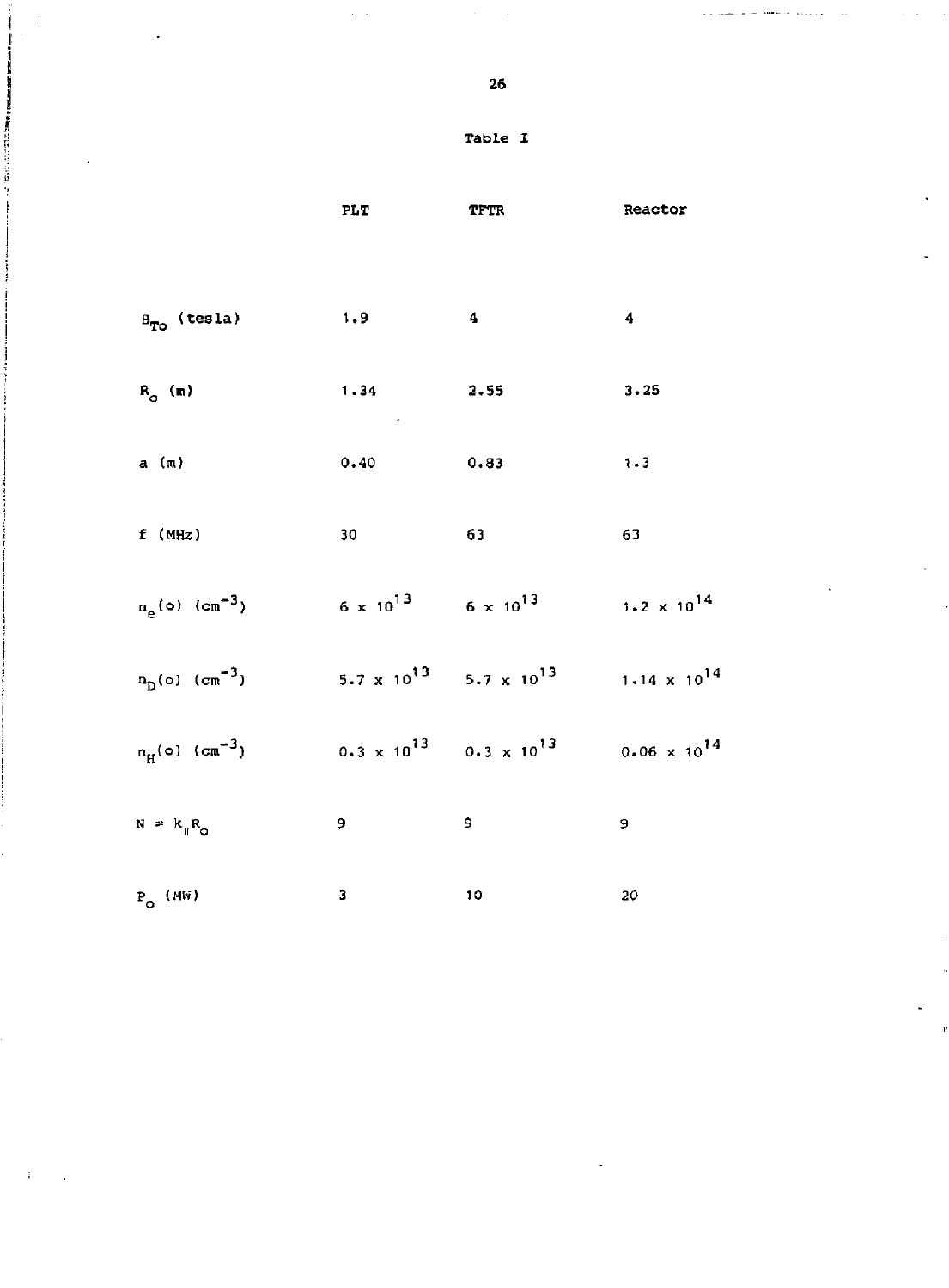- Pig. 1 Geometry The plasma cross section is divided into three regions. A paraxial approximation is applied in Region I which extends from the plasma edge to the planes  $x = x_0, x_1$ . Mode conversion and ion cyclotron absorption effects are important in Region III, delineated by  $x_{c1} \leftarrow x \leftarrow x_{co}$ . Strong focussing and diffractive effects are treated in the transition layers,  $x_1 \le x \le x_{c1}$  and  $x_{c0} \le x \le x_{o1}$ . which comprise Reqion II. Both cylindrical  $(r, \theta, z)$  and Cartesian (x,y,z) coordinates are used with a common origin at the magnetic axis at  $R_{\alpha}$ . The minority fundamental/majority second harmonic axis at  $\mathcal{L}$  . The minority second harmonic second harmonic second harmonic second harmonic second harmonic cyclotron resonance layer is located between  $x = R_0$  and  $x = x_{\text{co}}$ .
- Fig. 2 Density Profile The chosen density profile is constant in the central regions of the discharge,  $0 \le r \le a/2$ , and decreases parabolically for  $r > a/2$  to zero at the plasma edge.
- Fig. 3 Antenna Current Profile A half-turn loop antenna is simulated using a cosine distribution for the antenna cur.ant for  $\theta_m > \theta > -\theta_m$ .

**H**<sub> $\sim$ </sub>

Fig. 4 Radial Waveforms from Paraxial Solutions in Region I The real part of the lowest order approximation,  $\epsilon_0(r)$ , of the poloidal electric field in the outer propagation region is shown for PLT in (a), TFTR in (b), and a reactor-sized tokamak in (c). Note that the relative ratio of radial wavelength to plasma minor radius decreases as size and density of the plasma increases.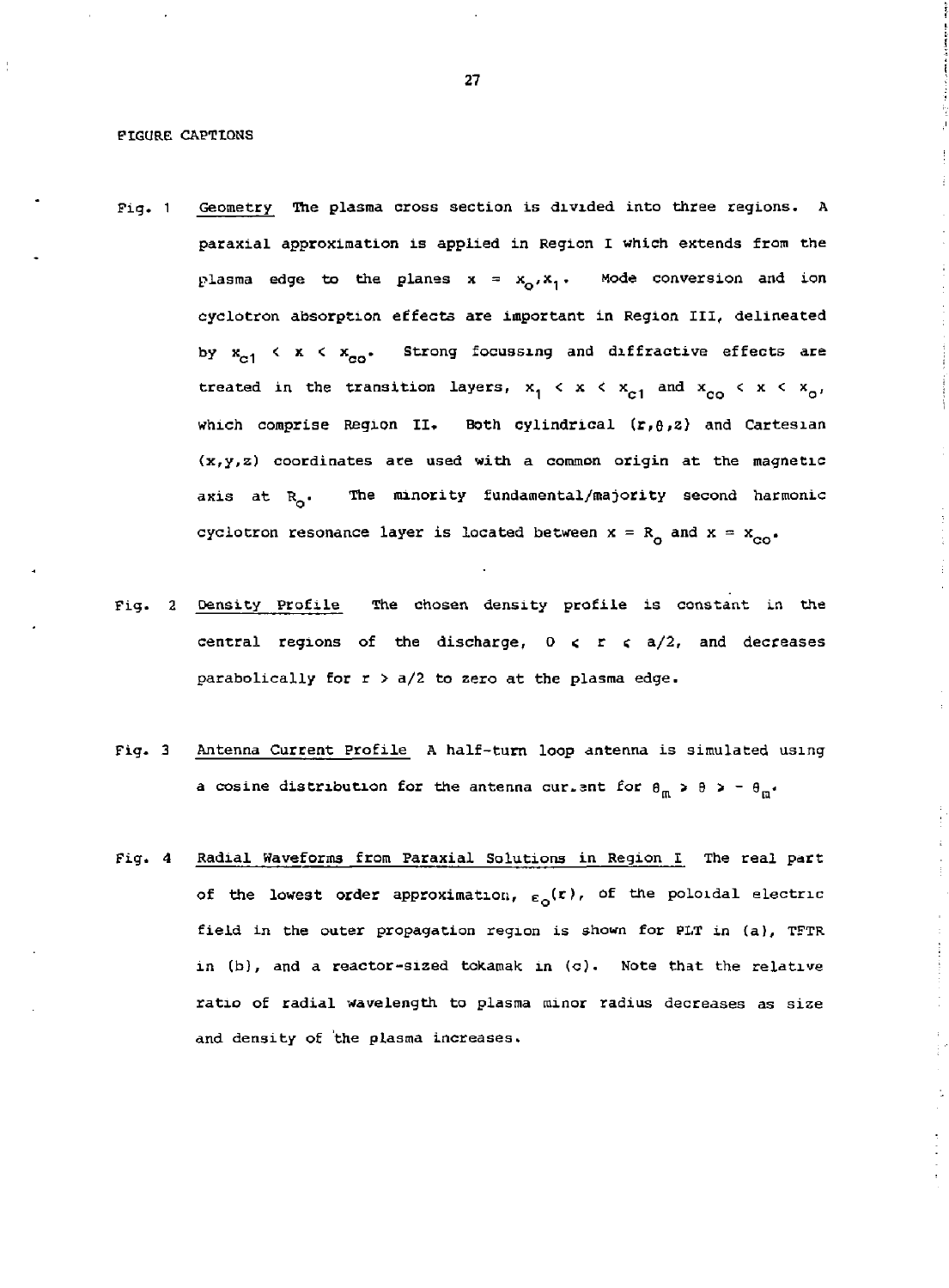- Fig. 5 Contours of  $(B_z)_{\text{real}}$  in PLT Fast wave launched from an antenna at the outside edge with a current distribution as shown in Fig. 3 with  $\theta_{\rm m}$  = 80° is focussed into a spot of approximate diameter equal to a/2.
- Fig. 6 Contours of  $(B_2)_{\text{real}}$  in TFTR Same as Fig. 5, except that the diameter of the focal spot has decreased *\xt* about a/4.
- Fig. 7 Contours of  $\langle B_z \rangle_{\tt real}$  in a Reactor Same as Fig. 5, except that the diameter of the focal spot has decreased to about a/B.
- Fig. 8 Contours of  $(B_z)_{\text{real}}$  in a Compact Ignition Device Same as Fig. 5 except that  $\theta_m = 30^\circ$  to model the fields radiated by an advanced waveguide coupler.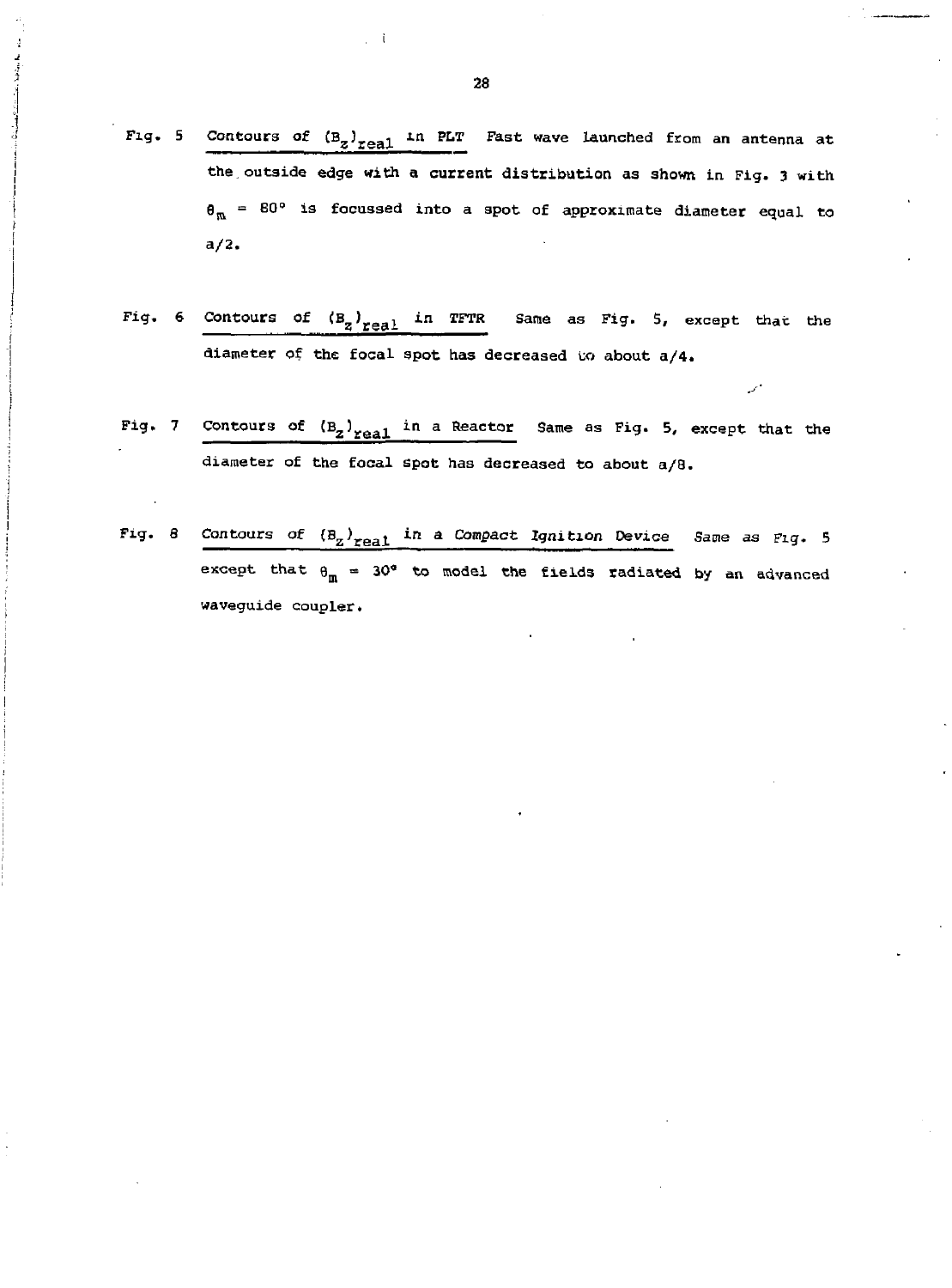

# PLASMA GEOMETRY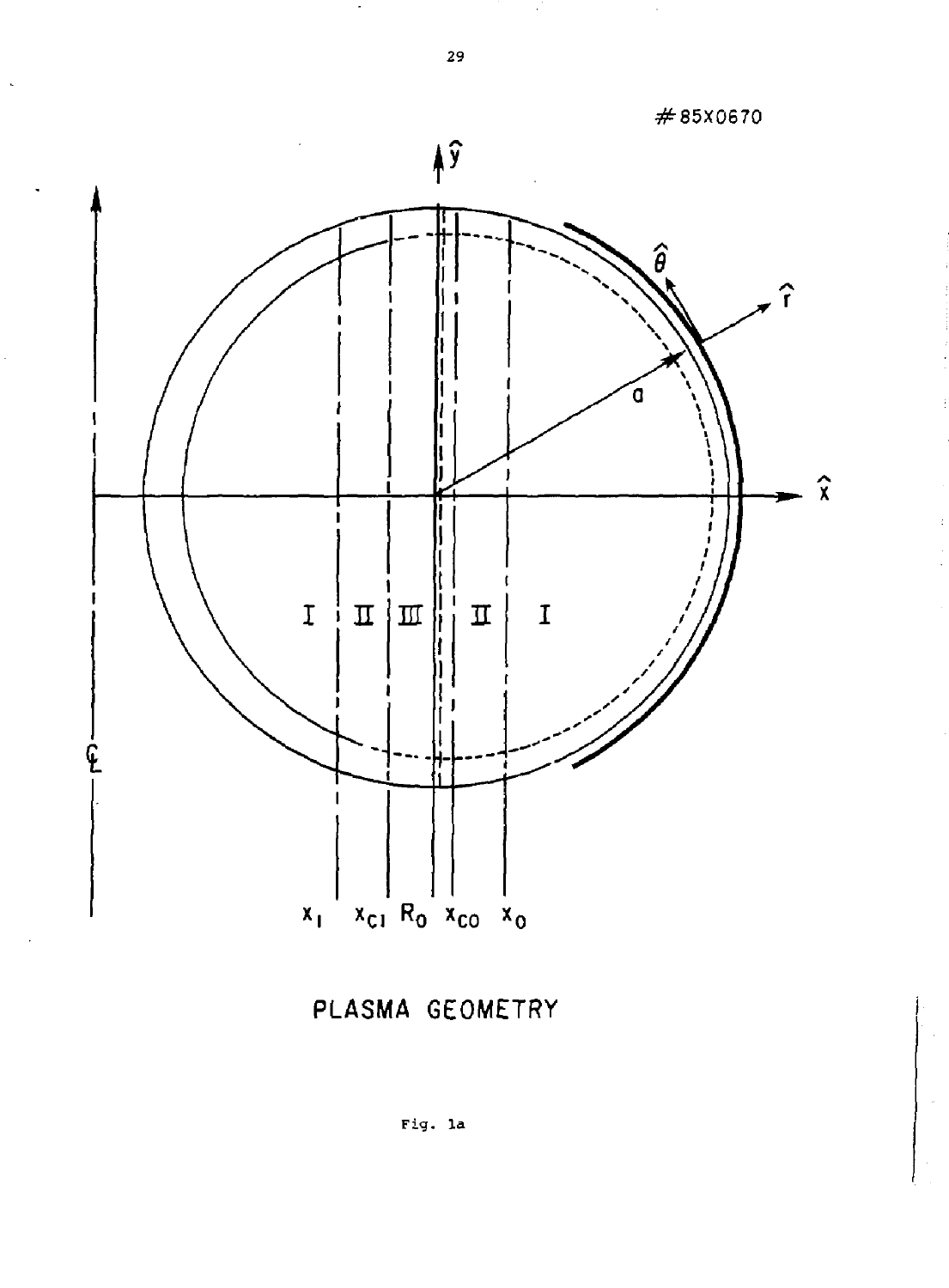



Fig. lb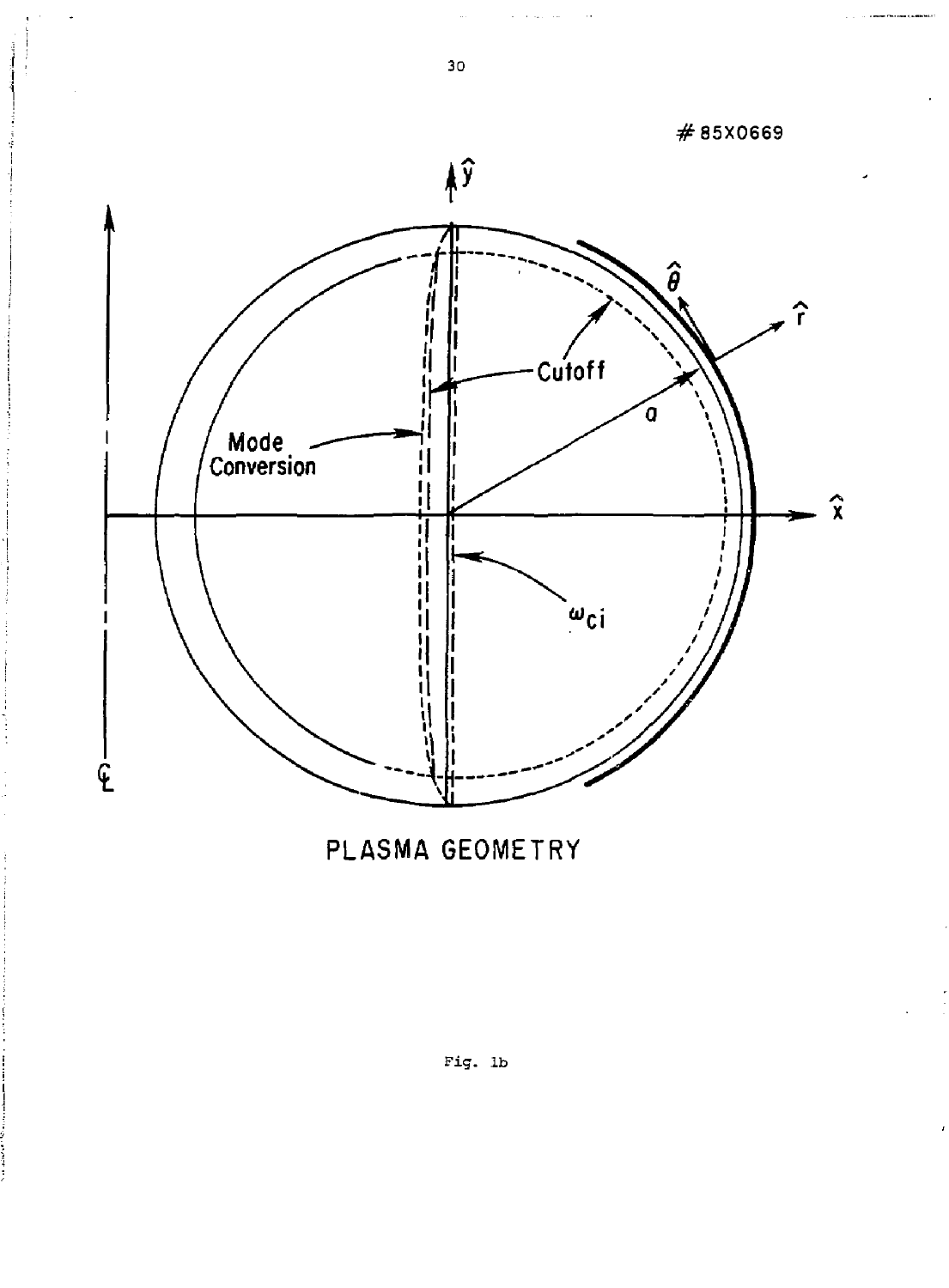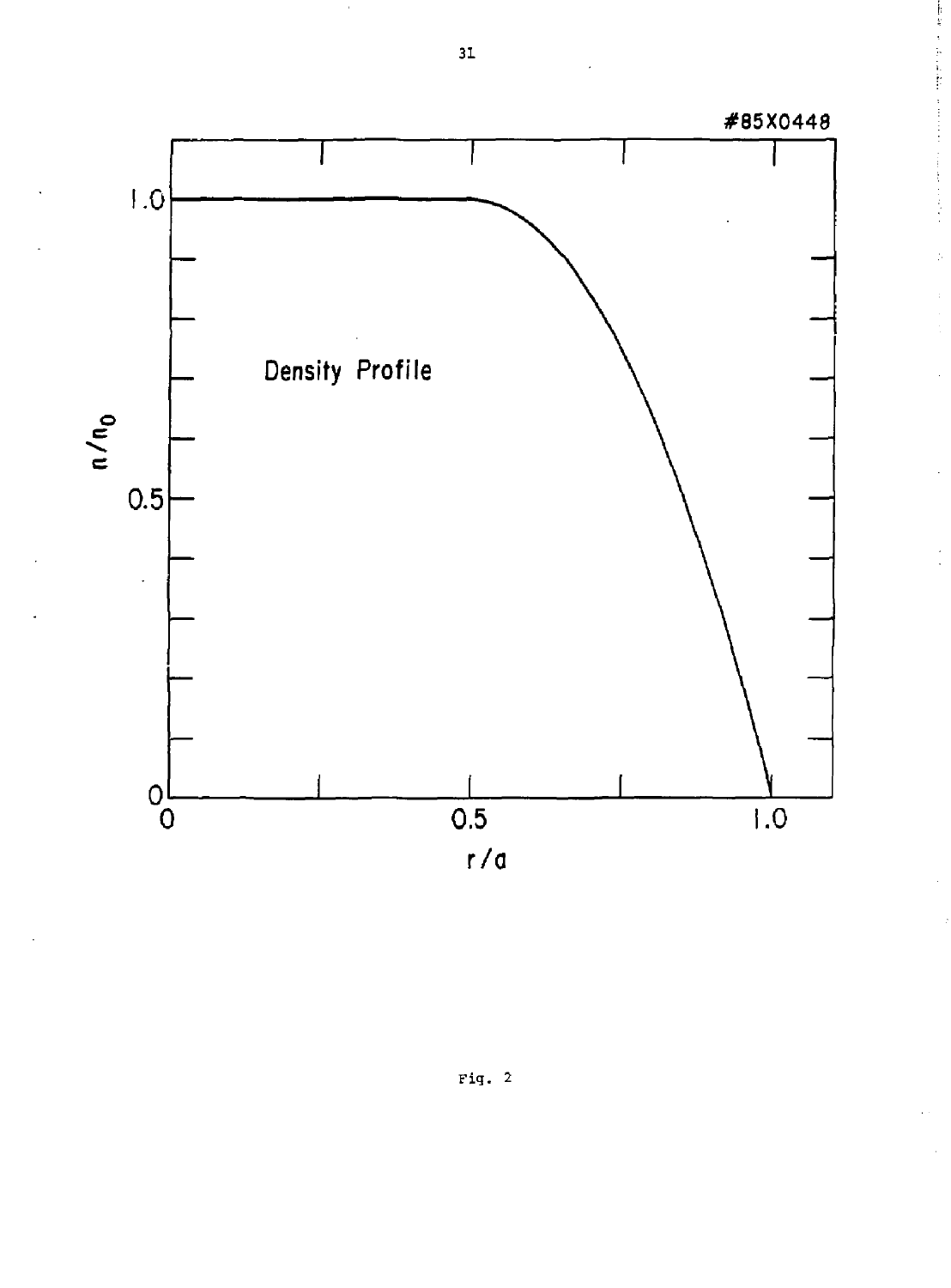

 $\frac{22}{3}$ 

Fig. 3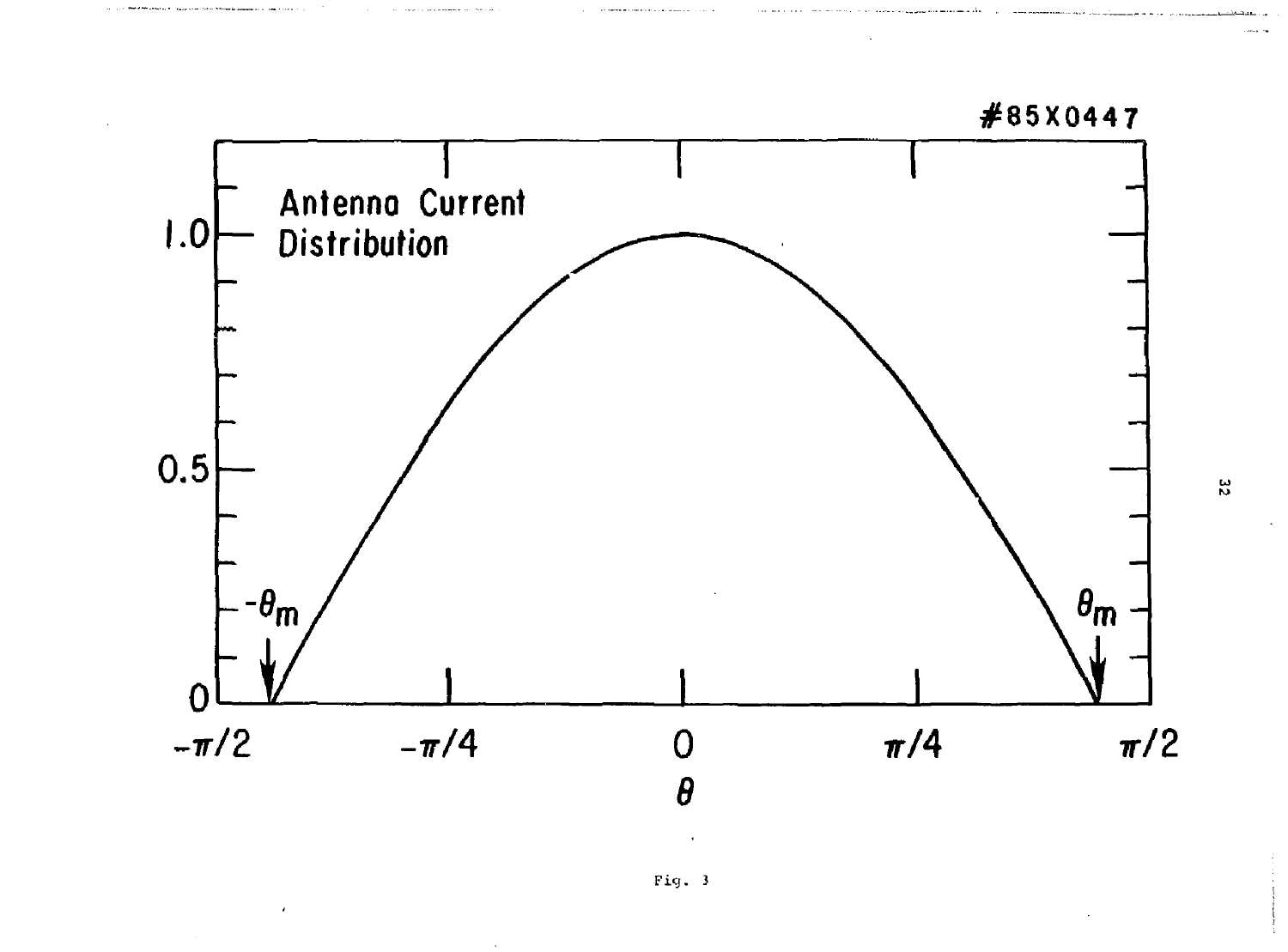

 $\sim 10^{11}$  and  $\sim 10^{11}$ 

 $\sim 10$ 

 $\alpha$  .

 $\sim 10^{-10}$  e

 $\sim 6$ 

 $\epsilon$ 

 $\mathcal{L}^{\pm}$ 

 $\Delta$ 

 $\mathbf{a}$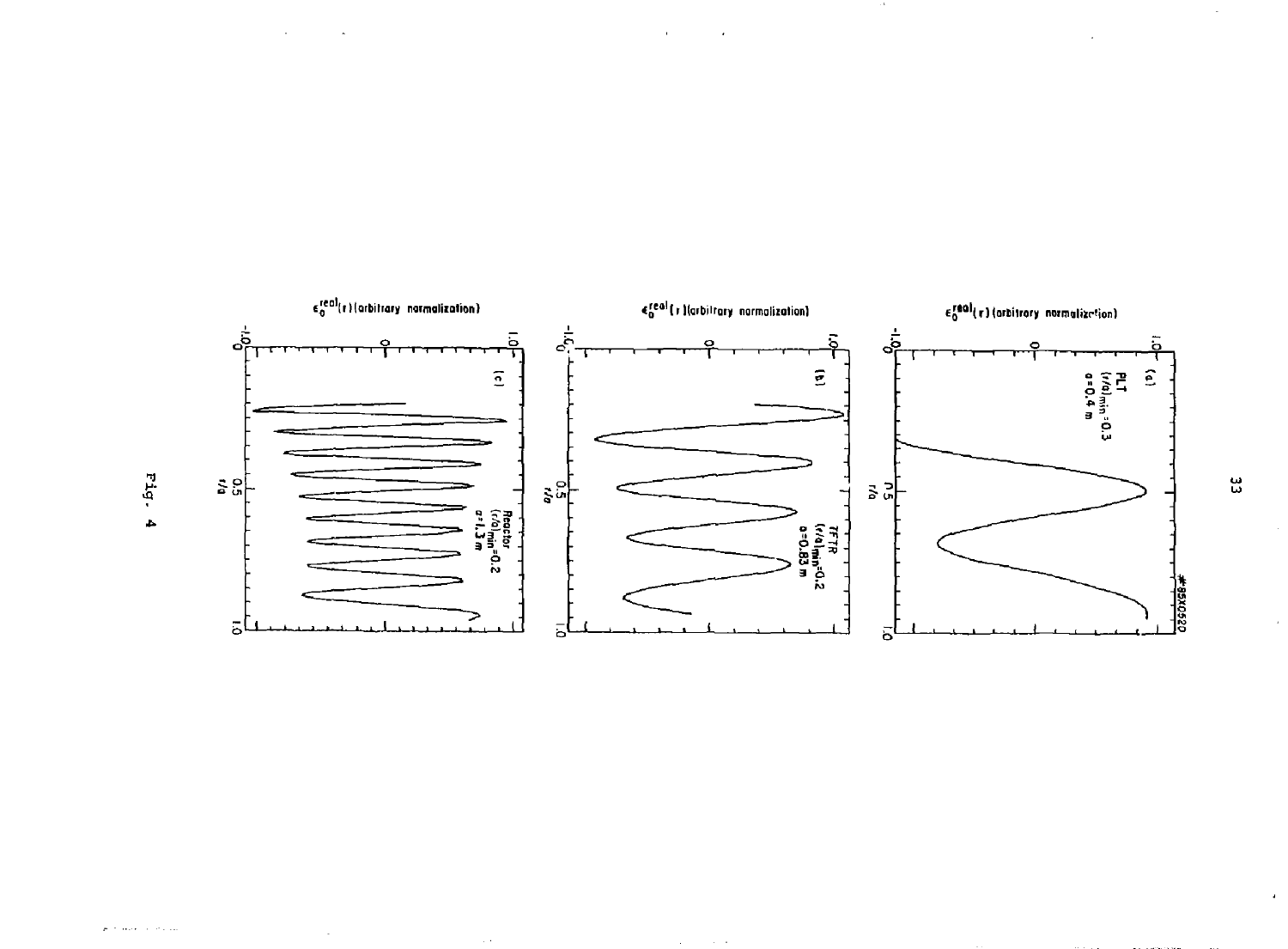

 $34$ 

 $Fig. 5$ 

j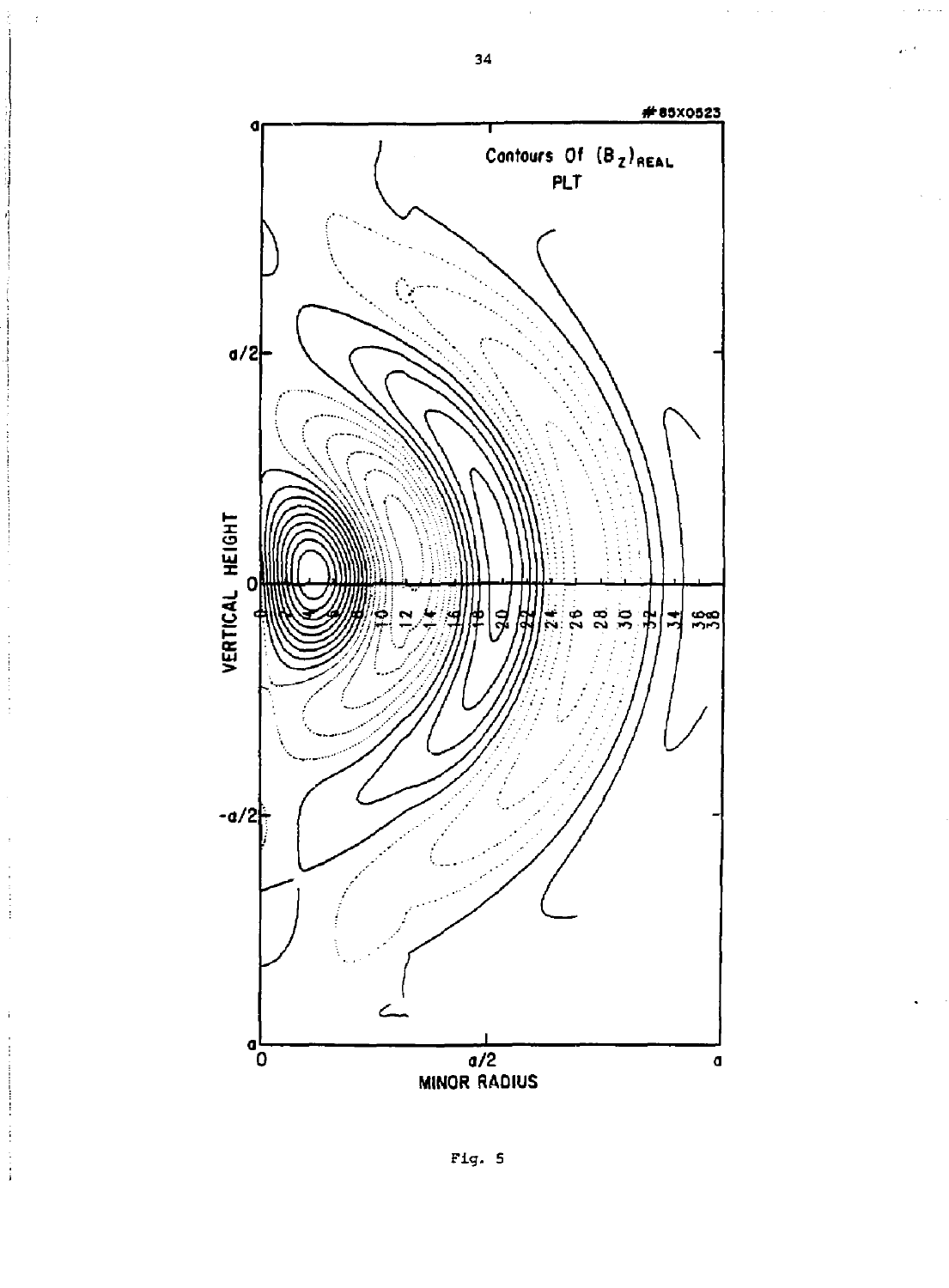

Fig.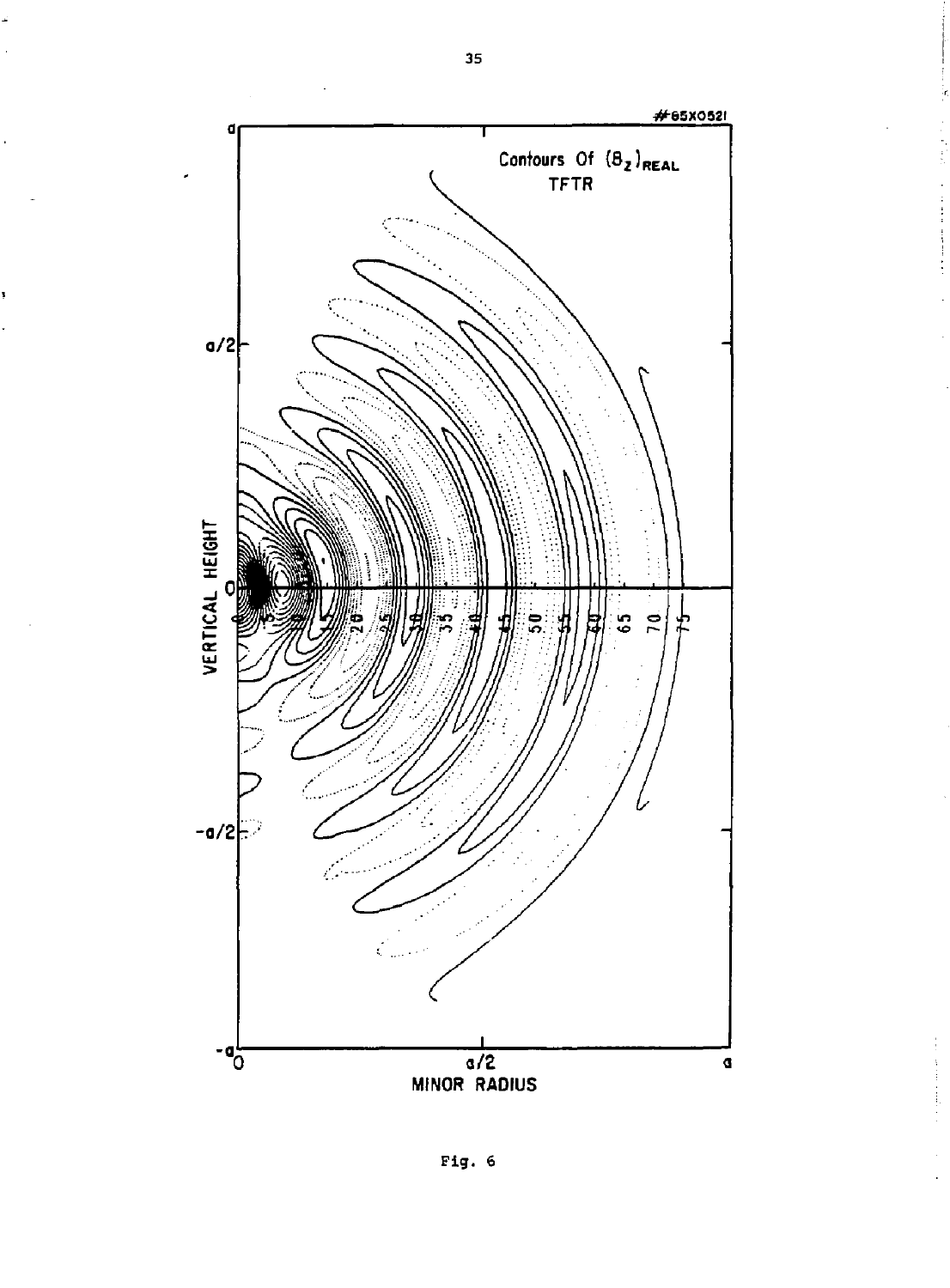

**36** 

**V X X 30 10 11** 

 $\bar{\bar{a}}$ 

ł

j

p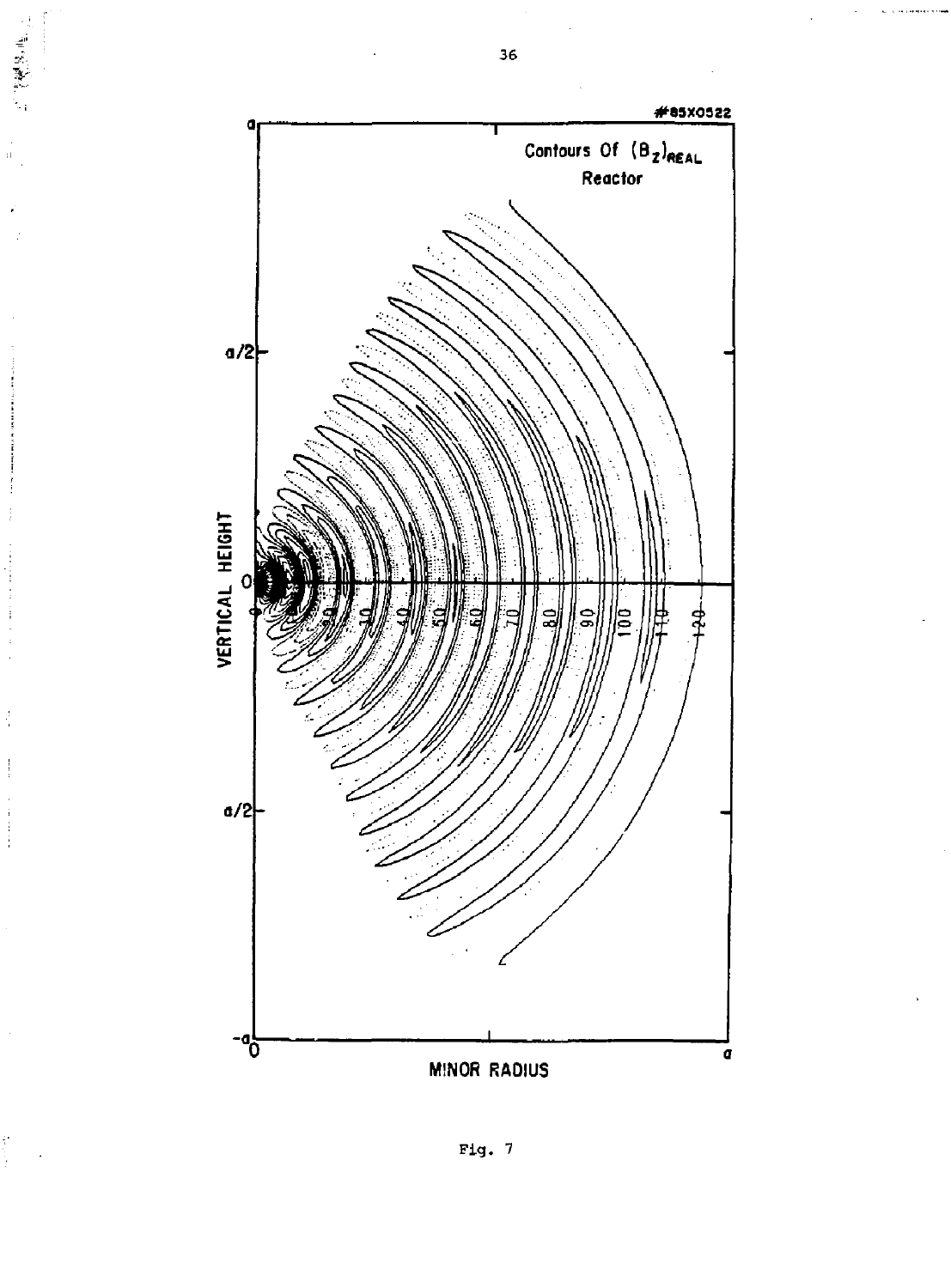

Fig. 8

έţ.